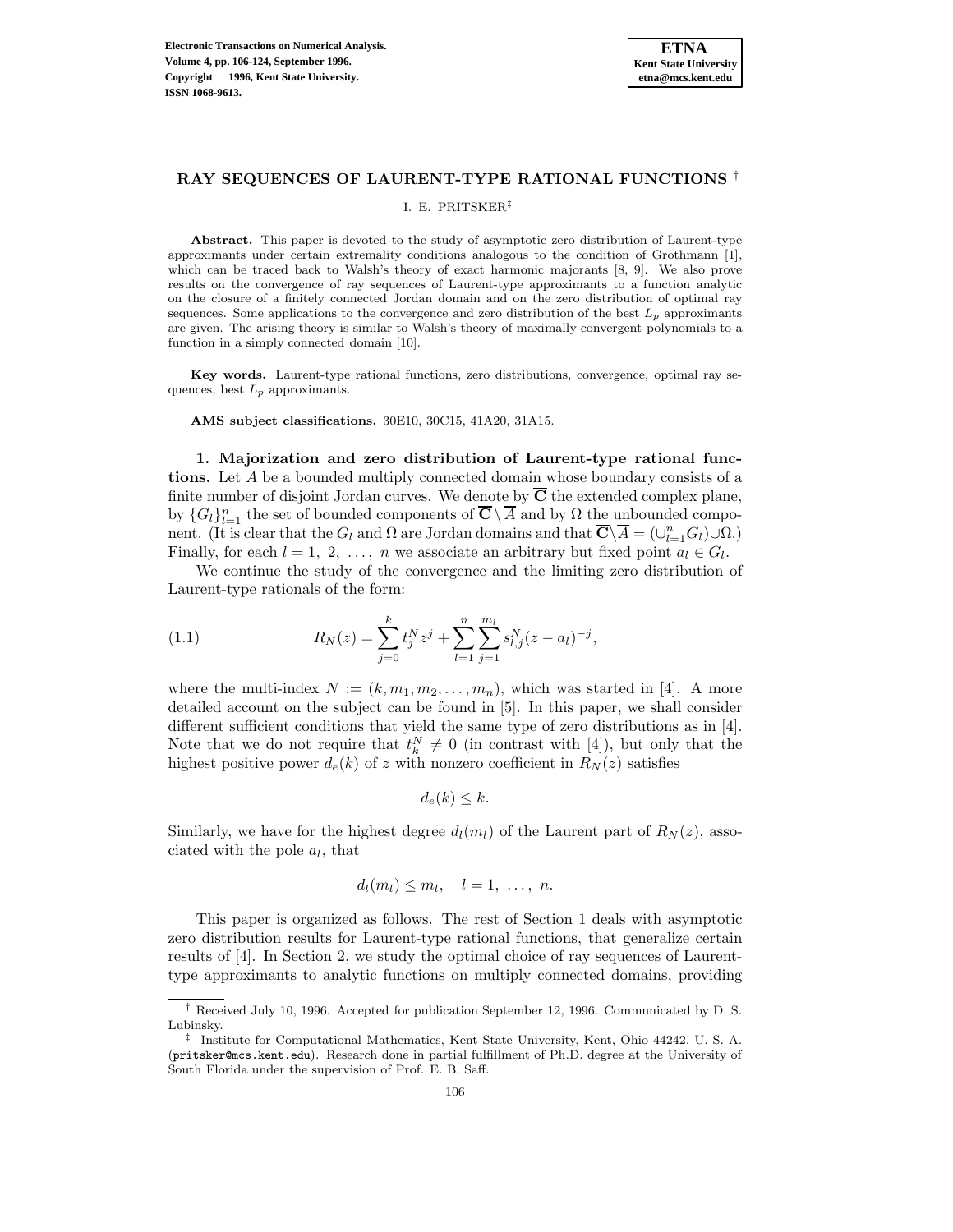## I. E. Pritsker 107

the asymptotically least error in approximation. The applications of general results from Sections 1 and 2 to the best Laurent-type approximants in  $L_p(A)$ ,  $1 \leq p \leq \infty$ , are considered in Section 3. All proofs of the results stated in Sections 1-3 can be found in Section 4. For the convenience of the readers, we also include an Appendix in the end of paper, which contains some results from [4] referenced here.

By the Riemann mapping theorem there exists a unique conformal mapping  $\phi_l$ :  $G_l \rightarrow D$  of  $G_l$  onto the open unit disk D, normalized by the conditions  $\phi_l(a_l)=0$ and  $\phi'_{l}(a_{l}) > 0$ . The quantity  $R_{l} := 1/\phi'_{l}(a_{l})$  is called the *interior conformal radius* of  $G_l$  with respect to  $a_l$ . Similarly, there exists a conformal mapping  $\Phi : \Omega \to D'$  of the unbounded component  $\Omega$  onto the exterior of the unit circle  $D' = \{z : |z| > 1\}$ normalized by  $\Phi(\infty) = \infty$  and  $\lim_{z\to\infty} \Phi(z)/z = 1/C$ , where  $C := \text{cap }\overline{A}$  is the logarithmic capacity of  $\overline{A}$  (cf. [7, p. 55]).

We shall keep the same notation  $\phi_l(z)$  for the continuous extension of the conformal mapping  $\phi_l : G_l \to D$  onto the boundary  $\partial G_l$  [7, p. 356]. Thus, for each  $l = 1, 2, \ldots, n$ , the mapping  $\phi_l$  is defined on the closure  $\overline{G_l}$ , i.e.  $\phi_l : \overline{G_l} \to \overline{D}$ . Similarly, for the exterior mapping we take  $\Phi : \Omega \to D'$ .

Define the measures

$$
(1.2) \qquad \qquad \mu_e(B) := \omega(\infty, B, \Omega)
$$

and

(1.3) 
$$
\mu_l(B) := \omega(a_l, B, G_l), \quad l = 1, ..., n,
$$

for any Borel set  $B \subset \mathbf{C}$ , where  $\omega(\infty, B, \Omega)$  is the harmonic measure of the set B at the point  $\infty$  with respect to  $\Omega$ , and  $\omega(a_l, B, G_l)$  is the harmonic measure of B at the point  $a_l$  with respect to the domain  $G_l$  (cf. [2, 7]). It is well known that [2, p. 37]

(1.4) 
$$
\omega(\infty, B, \Omega) = m(\Phi(B \cap \partial \Omega))
$$

and

(1.5) 
$$
\omega(a_l, B, G_l) = m(\phi_l(B \cap \partial G_l)), \quad l = 1, \ldots, n,
$$

where  $dm = d\theta/2\pi$  on  $\{z : |z| = 1\}$ . Clearly,  $\mu_e$  and  $\mu_l$ ,  $l = 1, \ldots, n$ , are compactly supported unit Borel measures, i.e.

$$
\|\mu_e\| = \|\mu_l\| = 1, \quad l = 1, \dots, n,
$$

and supp  $\mu_e = \partial \Omega$ , supp  $\mu_l = \partial G_l$ .

Let us introduce the Green function  $g_{G_i}(z,a_i)$  of the domain  $G_i$  with the pole at  $a_l, l = 1, \ldots, n$ , and the Green function  $g_{\Omega}(z,\infty)$  of the domain  $\Omega$  with the pole at  $\infty$ . Since  $\partial G_l$ ,  $l = 1, \ldots, n$ , and  $\partial \Omega$  are Jordan curves, then the above Green functions exist in the classical sense. Furthermore, we have

(1.6) 
$$
g_{G_l}(z, a_l) = \log \frac{1}{|\phi_l(z)|}, \quad z \in G_l, l = 1, \ldots, n,
$$

and

(1.7) 
$$
g_{\Omega}(z,\infty) = \log |\Phi(z)|, \quad z \in \Omega,
$$

(see [7, p. 18]).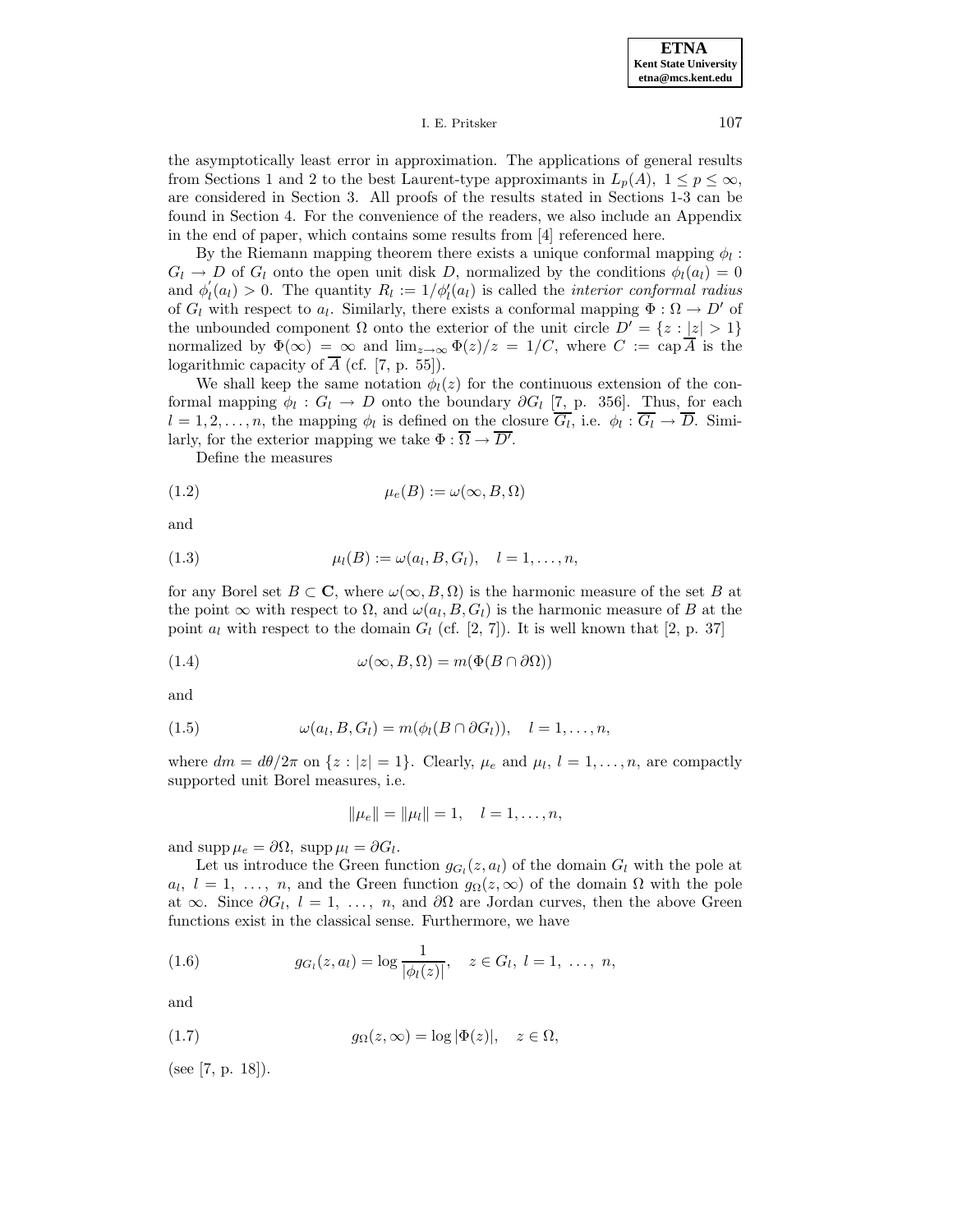Since

(1.8) 
$$
R_N(z) = \frac{t_{d_e(k)}^N P_N(z)}{\prod_{l=1}^n (z - a_l)^{d_l(m_l)}}, \quad t_{d_e(k)}^N \neq 0,
$$

where  $P_N(z)$  is a monic polynomial of degree  $\sum_{l=1}^n d_l(m_l)+d_e(k)$  whose zeros coincide with those of  $R_N(z)$ , then  $R_N(z)$  must have exactly  $\sum_{l=1}^n d_l(m_l) + d_e(k)$  zeros.

Next we introduce the *normalized counting measure* in the zeros of  $R_N(z)$ :

(1.9) 
$$
\nu_N := \frac{1}{\sum_{l=1}^n d_l(m_l) + d_e(k)} \sum_{P_N(z_j) = 0} \delta_{z_j},
$$

where  $\delta_z$  is the unit point mass at z and where all zeros are counted according to their multiplicities.

We assume that  $k = k(i)$ ,  $m_1 = m_1(i)$ , ...,  $m_n = m_n(i)$  (so that  $N = N(i)$ ), for some increasing sequence Λ of integers i, and that  $k(i) \to \infty$ ,  $m_l(i) \to \infty$ ,  $l =$  $1,\ldots,n$ , as  $i \to \infty$ ,  $i \in \Lambda$ . Furthermore, we assume that the following limits exist:

(1.10) 
$$
\lim_{|N| \to \infty} \frac{m_l}{|N|} = \lim_{\substack{i \to \infty \\ i \in \Lambda}} \frac{m_l(i)}{|N(i)|} =: \alpha_l, \quad l = 1, \dots, n,
$$

where

(1.11) 
$$
|N| = k + \sum_{l=1}^{n} m_l,
$$

is the norm of the multi-index  $N$ . This normalization means that we deal with socalled "ray sequences" of rational functions. Clearly,

$$
(1.12) \qquad \alpha_l \geq 0, \quad l = 1, \ldots, n,
$$

(1.13) 
$$
\lim_{\substack{i \to \infty \\ i \in \Lambda}} \frac{k(i)}{|N(i)|} = 1 - \sum_{l=1}^{n} \alpha_l,
$$

and

$$
(1.14) \qquad \qquad \sum_{l=1}^{n} \alpha_l \leq 1.
$$

We say that a sequence of Borel measures  $\{\mu_n\}_{n=1}^{\infty}$  converges to the measure  $\mu$ , as  $n \to \infty$ , in the *weak<sup>\*</sup>* topology (written  $\mu_n \stackrel{*}{\to} \mu$ ) if

$$
\lim_{n \to \infty} \int f d\mu_n = \int f d\mu
$$

for any continuous function f on **C** having compact support.

THEOREM 1.1. Suppose that  $\{R_N(z)\}_{i\in\Lambda}$  converges to  $f \not\equiv 0$  locally uniformly in A, as  $i \to \infty$ ,  $i \in \Lambda$ , and there exist compact sets  $B_l \subset G_l$ ,  $l = 1, \ldots, n$ , and  $B_e \subset \Omega$ such that

(1.15) 
$$
\liminf_{\substack{i \to \infty \\ i \in \Lambda}} \sup_{z \in B_l} \left( \frac{1}{m_l} \log |R_N(z)| - g_{G_l}(z, a_l) \right) \ge 0
$$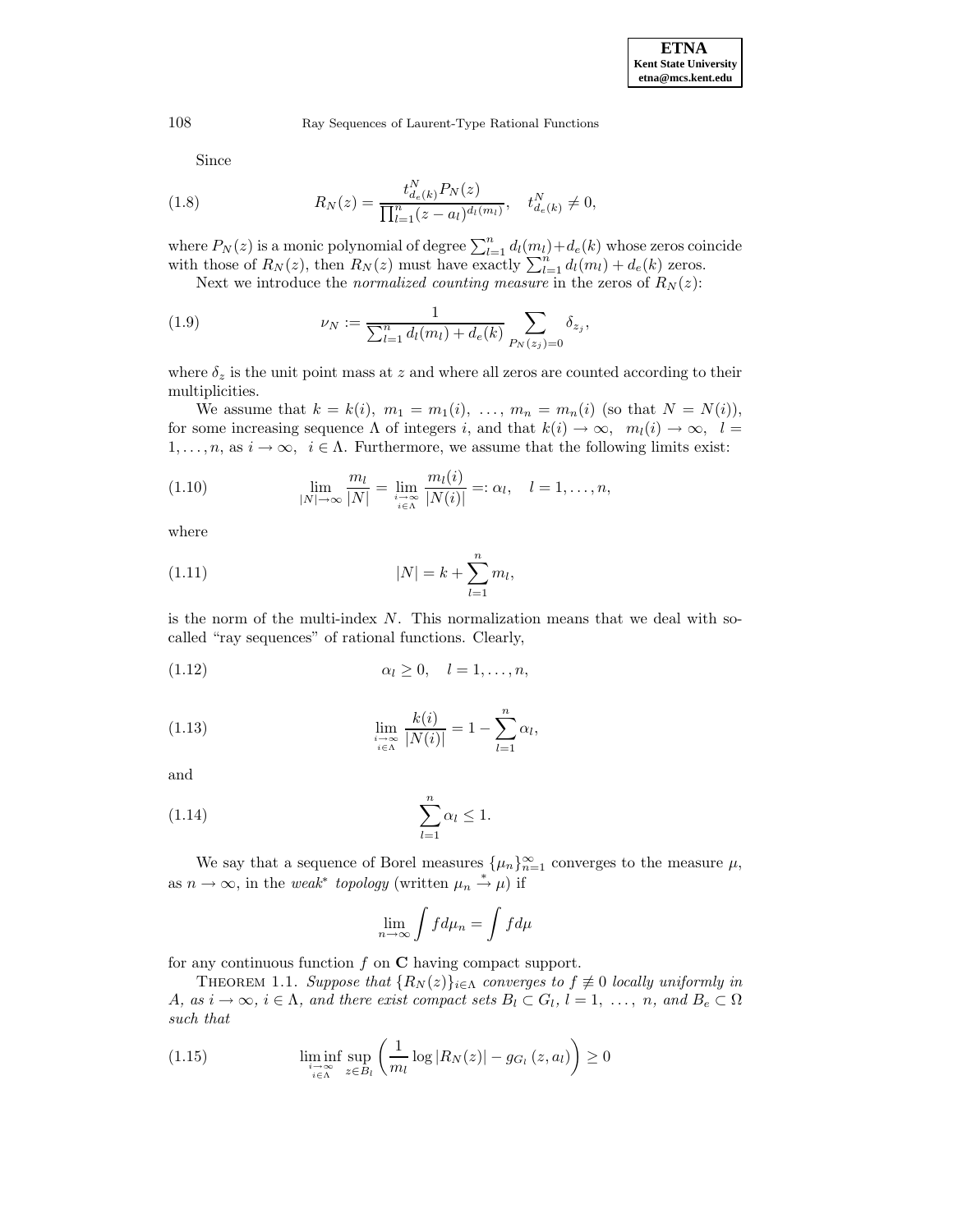I. E. Pritsker 109

and

(1.16) 
$$
\liminf_{\substack{i \to \infty \\ i \in \Lambda}} \sup_{z \in B_e} \left( \frac{1}{k} \log |R_N(z)| - g_\Omega(z, \infty) \right) \ge 0.
$$

Then

(1.17) 
$$
\nu_N \stackrel{*}{\rightarrow} \mu := \left(1 - \sum_{l=1}^n \alpha_l\right) \mu_e + \sum_{l=1}^n \alpha_l \mu_l, \text{ as } i \to \infty, \text{ } i \in \Lambda.
$$

We remark that  $(1.15)$  and  $(1.16)$  are analogous to the condition introduced in [1], which goes back to Walsh's theory of exact harmonic majorants (cf. [8], [9]). Theorem 1.1 can be viewed as a generalization of Theorem 2.2 of [4] (see Theorem A in Appendix). We shall prove Theorem 1.1 in Section 4.

In our applications, conditions  $(1.15)$  and  $(1.16)$  may not hold along the same sequence  $\Lambda$  but rather may be satisfied for different subsequences. This leads to the following "one-sided" version of Theorem 1.1.

THEOREM 1.2. Suppose that  ${R_N(z)}_{i \in \Lambda}$  converges to  $f \neq 0$  locally uniformly in A, as  $i \to \infty$ ,  $i \in \Lambda$ .

If there exist compact sets  $B_j \subset G_j$ ,  $j = 1, \ldots, n$ , and the corresponding subsequences  $\Lambda_j \subset \Lambda$ ,  $j = 1, \ldots, n$  such that

(1.18) 
$$
\liminf_{\substack{i \to \infty \\ i \in \Lambda_j}} \sup_{z \in B_j} \left( \frac{1}{m_l} \log |R_N(z)| - g_{G_j}(z, a_j) \right) \ge 0
$$

then for any weak\* limit measure  $\nu_j$  of  $\{\nu_N\}_{i\in\Lambda_j}$ , as  $i\to\infty$ , we have

(1.19) 
$$
\nu_j|_{\overline{\mathbf{C}}\setminus(\cup_{l\neq j}\overline{G_l}\cup\overline{\Omega})}=\alpha_j\mu_j, \ j=1, 2, \ \ldots, \ n.
$$

If there exists a compact set  $B_e \subset \Omega$  and the corresponding subsequence  $\Lambda_e \subset \Lambda$ , such that

(1.20) 
$$
\liminf_{\substack{i \to \infty \\ i \in \Lambda_e}} \sup_{z \in B_e} \left( \frac{1}{k} \log |R_N(z)| - g_\Omega(z, \infty) \right) \ge 0,
$$

then for any weak\* limit measure  $\nu_e$  of  $\{\nu_N\}_{i \in \Lambda_e}$ , as  $i \to \infty$ , we have

(1.21) 
$$
\nu_e|_{\overline{\mathbf{C}}\setminus\cup_{l=1}^n \overline{G_l}} = \left(1 - \sum_{l=1}^n \alpha_l\right)\mu_e.
$$

We omit the proof of Theorem 1.2 because it is essentially contained in the proof of Theorem 1.1. In some cases, conditions (1.18) and (1.20) may be easier to verify and more convenient to use than the coefficient conditions introduced in [4], as is shown in the next section.

**2. Optimal ray sequences of maximally convergent Laurent-type rational functions.** We continue using the notation of the preceding section. Let  $f$  be a function analytic on  $\overline{A}$  with the "nearest singularity" in  $G_l$  situated on the level curve  $\Gamma_l := \{z : |\phi_l(z)| = r_l, 0 < r_l < 1\}, l = 1, \ldots, n$ , and the "nearest singularity" in  $\Omega$ on the level curve  $\Gamma_e := \{z : |\Phi(z)| = r_e, 1 < r_e < \infty\}$ . More precisely, f is analytic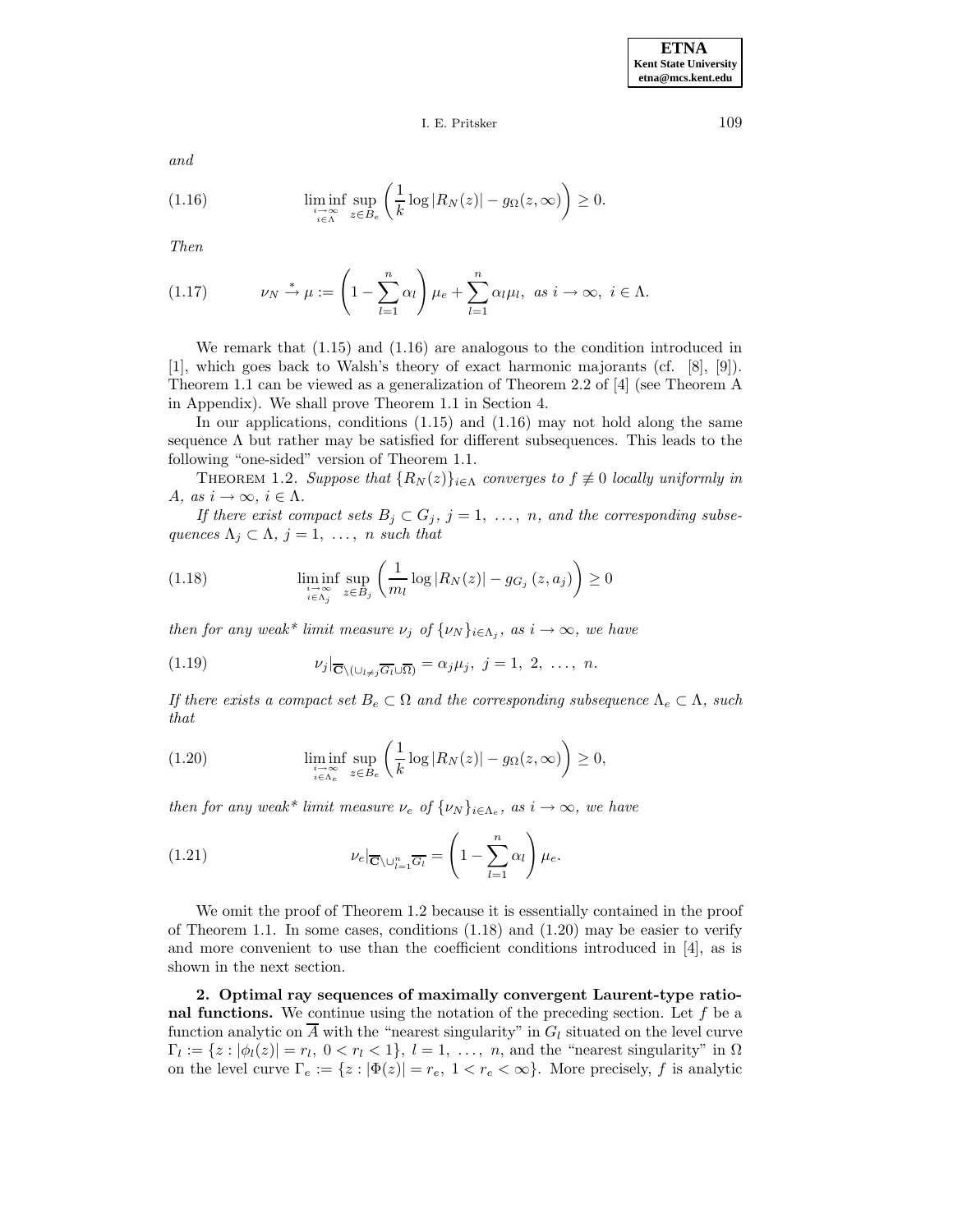in the multiply connected region  $A_{an}$  bounded by  $\Gamma_l$ ,  $l = 1, \ldots, n$ , and  $\Gamma_e$ , and has singularities on each boundary curve.

Our next theorem gives a lower bound for the rate of approximation of the function f in the uniform (Chebyshev) norm on A by a ray sequence of Laurent-type rationals (1.1). It is natural to investigate the behavior of the error in approximation in the |N|-th root sense, because  $R_N(z)$  has  $|N|+1$  coefficients to be considered as free parameters in minimizing the error.

We assume that  $N = N(i)$ , where  $i = 1, 2, \ldots$ , and suppose that there is a constant  $c > 0$  such that

$$
(2.1) \qquad |k(i+1)-k(i)| < c \quad \text{and} \quad |m_l(i+1)-m_l(i)| < c, \ l = 1, \ \ldots, \ n,
$$

for every  $i = 1, 2, \ldots$ 

THEOREM 2.1. Under assumptions (2.1) and (1.10) (with  $\Lambda = N$ ), we have

(2.2) 
$$
\limsup_{i\to\infty}||f - R_N||_A^{\frac{1}{|A|}} \ge \max\left((r_e)^{\sum_{l=1}^n \alpha_l - 1}, r_1^{\alpha_1}, \dots, r_n^{\alpha_n}\right).
$$

By the analogy to the Walsh's theory of maximally convergent polynomials [10, p. 79] we are led to the following

DEFINITION 1. The ray sequence of Laurent-type rational functions  $(1.1)$ , satisfying  $(1.10)$ , converges maximally if  $(2.1)$  is valid and

(2.3) 
$$
\limsup_{i \to \infty} ||f - R_N||_A^{\frac{1}{|A|}} = \max \left( (r_e)^{\sum_{l=1}^n \alpha_l - 1}, r_1^{\alpha_1}, \dots, r_n^{\alpha_n} \right).
$$

Thus, a maximally convergent ray sequence approximates our function  $f$  in the uniform norm on  $\overline{A}$  with the best possible geometric rate for the fixed numbers  $\{\alpha_l\}_{l=1}^n, 0 \leq \alpha_l \leq 1, l = 1, \ldots, n.$ 

Let us turn to the question of the best choice of  $\{\alpha_l\}_{l=1}^n$  in the sense of convergence rate. If  $\alpha_l = 0$  for some  $l, 1 \leq l \leq n$ , or  $\sum_{l=1}^n \alpha_l = 1$ , then  $(2.2)$  indicates that this is not the best choice. Suppose now that for any  $\{\alpha_l\}_{l=1}^n$ ,  $0 < \alpha_l < 1$ ,  $l = 1, \ldots, n$ , we have a corresponding ray sequence of maximally convergent Laurent-type rational functions. What values  $\{\alpha_l\}_{l=1}^n$  yield the least error in the  $|N|$ -th root sense? The answer is given in the following theorem.

THEOREM 2.2. For the function  $f$  described above, a maximally convergent ray sequence is optimal in the sense of convergence rate if and only if

(2.4) 
$$
\lim_{i \to \infty} \frac{m_j}{|N|} = \frac{(\log r_j)^{-1}}{\sum_{l=1}^n (\log r_l)^{-1} - (\log r_e)^{-1}} =: \alpha_j^*, \ \ j = 1, \ \ldots, \ n.
$$

In this case we have

(2.5) 
$$
\limsup_{i \to \infty} ||f - R_N||_A^{\frac{1}{|N|}} = (r_e)^{\sum_{l=1}^n \alpha_l^* - 1} = r_1^{\alpha_1^*} = \ldots = r_n^{\alpha_n^*}.
$$

Furthermore, an optimal ray sequence converges to f locally uniformly in  $A_{an}$ .

In addition to its approximation properties, an optimal ray sequence has a remarkable limiting zero distribution. Let us denote the exterior of  $\Gamma_e$  by  $\Omega_{r_e}$  and the interior of  $\Gamma_l$  by  $G_{r_l}$ ,  $l = 1, \ldots, n$ . We introduce measures

$$
\mu_{r_e} := \omega\left(\infty, \cdot, \Omega_{r_e}\right),\,
$$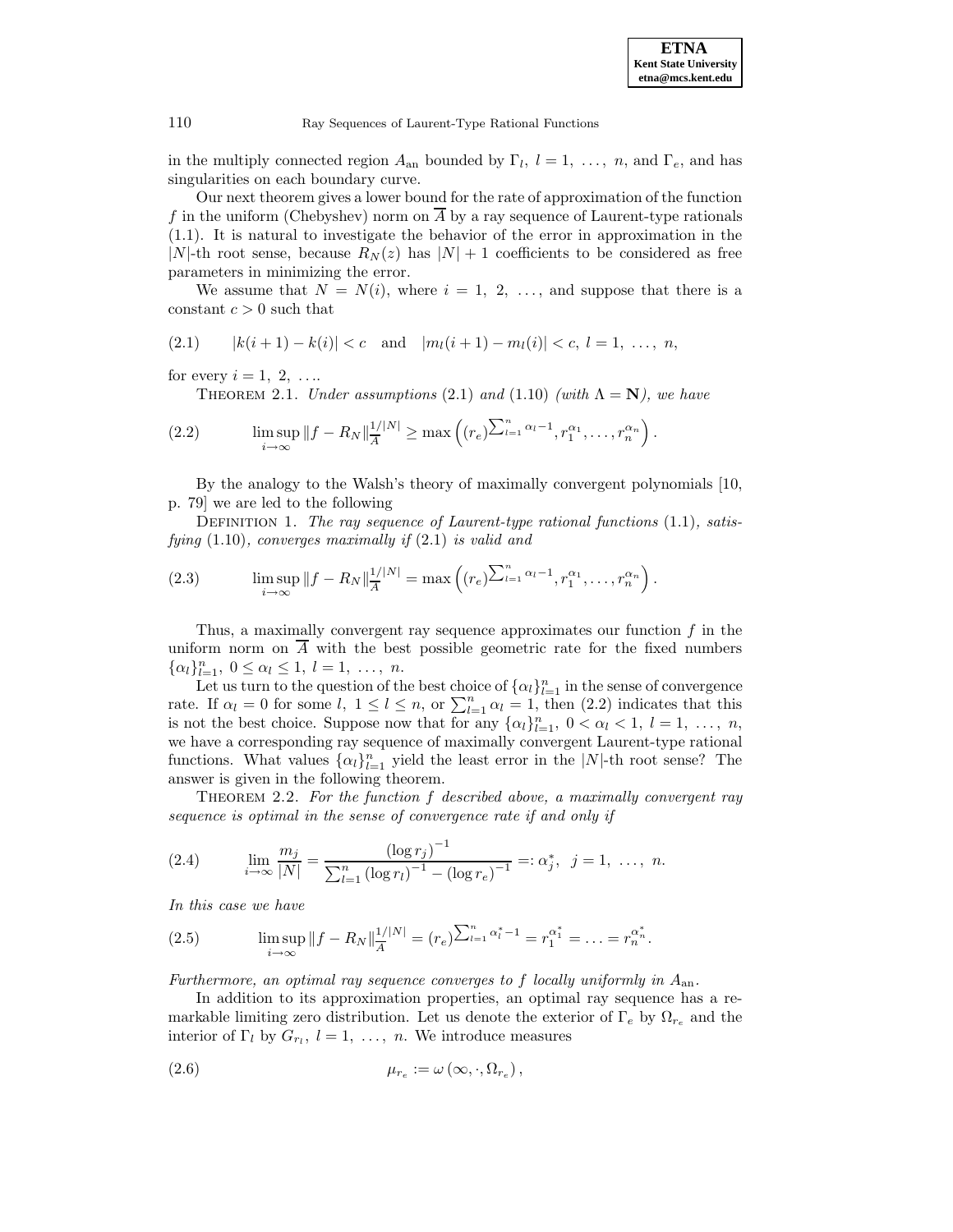#### I. E. Pritsker 111

where  $\omega(\infty, \cdot, \Omega_{r_e})$  is the harmonic measure at  $\infty$  with respect to  $\Omega_{r_e}$ , and

(2.7) 
$$
\mu_{r_l} := \omega(a_l, \cdot, G_{r_l}), \quad l = 1, \ldots, n,
$$

where  $\omega(a_l, \cdot, G_{r_l})$  is the harmonic measure at  $a_l$  with respect to  $G_{r_l}$ .

Theorem 2.3. There exist subsequences of the optimal ray sequence of maximally convergent Laurent-type rational functions such that for the normalized counting measures (1.9) we have

(2.8) 
$$
\nu_N \stackrel{*}{\to} \nu_e, \text{ as } i \to \infty, \text{ } i \in \Lambda_e \subset \mathbf{N},
$$

where

$$
\nu_e|_{\overline{\mathbf{C}}\setminus\cup_{l=1}^n \overline{G}_{r_l}} = \left(1 - \sum_{l=1}^n \alpha_l^*\right) \mu_{r_e},
$$

and

(2.9) 
$$
\nu_N \stackrel{*}{\to} \nu_j, \text{ as } i \to \infty, \text{ } i \in \Lambda_j \subset \mathbf{N},
$$

where

$$
\nu_j|_{\overline{\mathbf{C}}\setminus(\cup_{l\neq j}\overline{G}_{r_l}\cup\overline{\Omega}_{r_e})}=\alpha_j^*\mu_{r_j},\,\,j=1,\,\,2,\,\,\ldots,\,\,n.
$$

This result shows that every boundary point of the domain  $A_{an}$  is a limit point for the zeros of the optimal ray sequence. Hence, the uniform convergence of the whole optimal ray sequence is impossible in any neighborhood of a boundary point.

If  $\Lambda_e$  and  $\Lambda_l$ ,  $l = 1, 2, \ldots, n$ , have an infinite subsequence  $\Lambda'$  in common, then for the subsequence  ${R_N(z)}_{i \in \Delta}$  of the optimal ray sequence of maximally convergent Laurent-type rational functions we have

(2.10) 
$$
\nu_N \stackrel{*}{\rightarrow} \left(1 - \sum_{l=1}^n \alpha_l^*\right) \mu_{r_e} + \sum_{l=1}^n \alpha_l^* \mu_{r_l}, \text{ as } i \to \infty, i \in \Lambda'.
$$

One might hope that (2.10) always holds for some subsequence of the optimal ray sequence. But this is not true in general, as we show by the example constructed with the help of Laurent series in Proposition 3.3.

**3. Best Laurent-type approximants in**  $L_p(A)$ ,  $1 \leq p \leq \infty$ . We assume that all conditions imposed on the function f in Section 2 are valid. Let  $L_p(A)$  be the linear normed space of all functions g such that  $||g||_p < \infty$ , where

(3.1) 
$$
\|g\|_{p} := \begin{cases} \left[\iint_{A} |g(x+iy)|^p dx dy\right]^{1/p}, & 1 \le p < \infty, \\ \sup_{z \in A} |g(z)|, & p = \infty. \end{cases}
$$

Since f is assumed to be analytic on  $\overline{A}$ , then it is obvious that  $f \in L_p(A)$  for every p,  $1 \le p \le \infty$ . We introduce the linear subspace  $\mathcal{R}_N \subset L_p(A)$  of all Laurent-type rational functions of the form (1.1) having complex coefficients. A rational function  $R_N^* \in \mathcal{R}_N$  is said to be a best approximant of the type N to f in  $L_p(A)$ ,  $1 \le p \le \infty$ , out of  $\mathcal{R}_N$ , if

(3.2) 
$$
||f - R_N^*||_p = \inf_{R_N \in \mathcal{R}_N} ||f - R_N||_p.
$$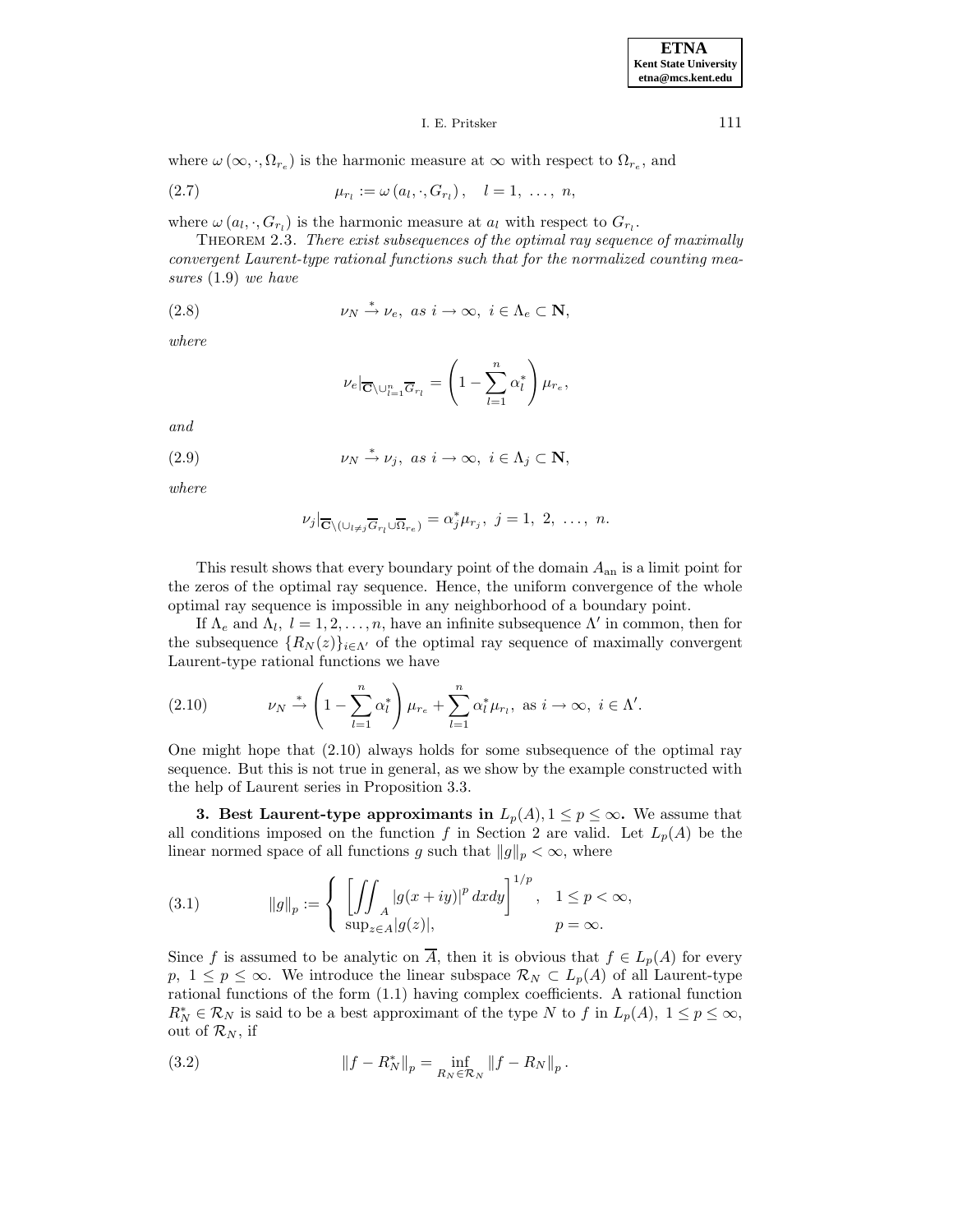The existence of such best approximants follows by the linearity of  $\mathcal{R}_N$ .

All approximants  $\{R_N^*\}_{k,m_1,\dots,m_n=1}^{\infty}$ , where  $N = (k, m_1, \dots, m_n)$ , can be ordered in an infinite  $(n+1)$ -dimensional table according to their multi-indices, which is similar to Walsh's table [10]. For any  $\{\alpha_l\}_{l=1}^n$ ,  $0 \leq \alpha_l \leq 1$ ,  $l = 1, \ldots, n$ , we can consider a ray sequence in this table defined by

(3.3) 
$$
N := N(i) = \left( \left[ \left( 1 - \sum_{l=1}^{n} \alpha_{l} \right) i \right], [\alpha_{1} i], \dots, [\alpha_{n} i] \right),
$$

where  $\lbrack \cdot \rbrack$  denotes integer part and  $i = 1, 2, \ldots$ 

PROPOSITION 3.1. Any ray sequence (3.3) of the best Laurent-type rational approximants to f in  $L_p(A)$ ,  $1 \leq p \leq \infty$ , is maximally convergent.

Thus, choosing  $\{\alpha_l^*\}_{l=1}^n$  to be as in (2.4) we obtain the optimal ray sequence  ${R_N}_{i=1}^{\infty}$  defined by (3.3), which gives the best rate of convergence to f on A and overconverges to  $f$  locally uniformly in  $A_{an}$  according to Theorem 2.2.

As a direct consequence of Theorem 2.3 we have

Theorem 3.2. There exist subsequences of the optimal ray sequence of best Laurent-type approximants to f in  $L_p(A)$ ,  $1 \le p \le \infty$ , defined by (2.4) and (3.3), such that for the normalized counting measures we have

(3.4) 
$$
\nu_N \stackrel{*}{\to} \nu_e, \text{ as } i \to \infty, \text{ } i \in \Lambda_e \subset \mathbf{N},
$$

where

$$
\nu_e|_{\overline{\mathbf{C}}\setminus\cup_{l=1}^n \overline{G}_{r_l}} = \left(1 - \sum_{l=1}^n \alpha_l^*\right) \mu_{r_e},
$$

and

(3.5) 
$$
\nu_N \stackrel{*}{\to} \nu_j, \text{ as } i \to \infty, \text{ } i \in \Lambda_j \subset \mathbf{N},
$$

where

$$
\nu_j|_{\overline{\mathbf{C}}\setminus(\cup_{l\neq j}\overline{G}_{r_l}\cup\overline{\Omega}_{r_e})}=\alpha_j^*\mu_{r_j},\ j=1,\ 2,\ \ldots,\ n.
$$

As we mentioned after Theorem 2.3, (2.10) may not hold for any subsequence of the optimal ray sequence. We give an example of this kind for the best  $L_2(A)$ approximants on an annulus A.

PROPOSITION 3.3. Consider the Laurent series

(3.6) 
$$
f(z) := \sum_{k=1}^{\infty} \frac{(z(1+z))^{4^k}}{C_{4^k}^{4^k/2}} + \sum_{k=1}^{\infty} \left(\frac{1}{2z} \left(1 + \frac{1}{2z}\right)\right)^{2 \cdot 4^k} \frac{1}{C_{2 \cdot 4^k}^{4^k}}
$$

with the exact annulus of convergence  $A_{an} = \{z : 1/2 < |z| < 1\}$ . For any sequence

$$
R_{m(i),n(i)} = \sum_{k=-m(i)}^{n(i)} a_k z^k, \ i \in \Lambda',
$$

of the partial sums of this Laurent series satisfying

(3.7) 
$$
\lim_{\substack{i \to \infty \\ i \in \Lambda'}} \frac{m(i)}{m(i) + n(i)} = \frac{1}{2},
$$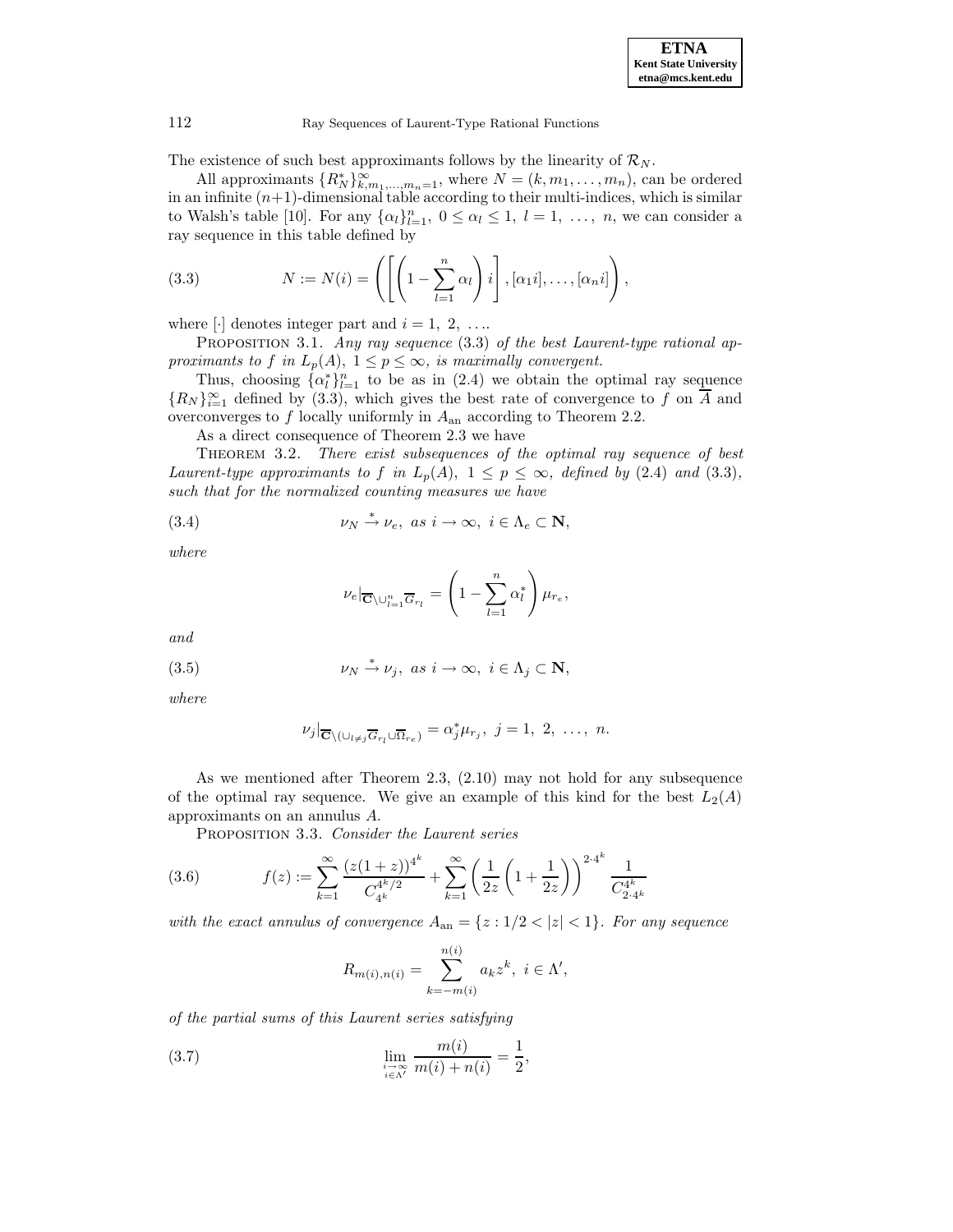I. E. Pritsker 113

it is impossible that zeros accumulate at both points  $z = -1$  and  $z = -1/2$  simultaneously as  $i \to \infty$ ,  $i \in \Lambda'$ .

Observe that the partial sum  $R_{m,n}$  of the Laurent series (3.6) is the best  $L_2$ approximant to f on  $A_{an}$  and, at the same time, on any subannulus  $A \subset A_{an}$ , among the Laurent-type rational functions of the form

$$
r_{m,n}(z) = \sum_{k=-m}^{n} a_k z^k.
$$

Clearly, we can choose a subannulus A such that the optimal ray sequence of  $R_{m,n}$ 's for  $A$  will be defined by  $(3.7)$ . Since  $(2.10)$  means that zeros of some subsequence of the optimal ray sequence accumulate at every point of both circles  $|z| = 1$  and  $|z| = 1/2$  in this case, then Proposition 3.3 is, indeed, a counterexample.

REMARK 1. One can consider the best Laurent-type approximants to  $f$  in the spaces defined by the contour integral over  $\partial A$ , provided that  $\partial A$  is rectifiable. It is possible to deduce similar results in this case and the argument remains very close to the given one.

## **4. Proofs.**

**4.1. Proof of Theorem 1.1.** We need to state several auxiliary results before we proceed with the proof.

Lemma 4.1. Under the assumptions of Theorem 1.1 we have

$$
\lim_{\substack{l \to \infty \\ i \in \Lambda}} \frac{d_l(m_l)}{m_l} = 1
$$

and

(4.2) 
$$
\lim_{\substack{i \to \infty \\ i \in \Lambda}} \frac{d_e(k)}{k} = 1.
$$

Proof. Since the proofs of both statements are similar, we prove only  $(4.2)$ . Consider

$$
\frac{1}{k}\log|R_N(z)| - g_{\Omega}(z, \infty)
$$
\n
$$
= \frac{1}{k}\left(\log|R_N(z)| - d_e(k)g_{\Omega}(z, \infty)\right) + \left(\frac{d_e(k)}{k} - 1\right)g_{\Omega}(z, \infty)
$$
\n
$$
\leq \frac{1}{k}\log||R_N||_{\partial\Omega} + \left(\frac{d_e(k)}{k} - 1\right)g_{\Omega}(z, \infty),
$$

where we applied the maximum principle to the function  $\log |R_N(z)| - d_e(k)g_\Omega(z,\infty)$ , which is subharmonic in  $\Omega$  (even at  $\infty$ ). We know from Lemma 5.2 of [4] (cf. Lemma C in Appendix) that

(4.3) 
$$
\lim_{i \to \infty} ||R_N||_{\partial \Omega}^{1/k} = 1.
$$

Thus, (1.16) implies

$$
\liminf_{i \to \infty} \left( \frac{d_e(k)}{k} - 1 \right) \inf_{z \in B_e} g_\Omega(z, \infty) \ge 0
$$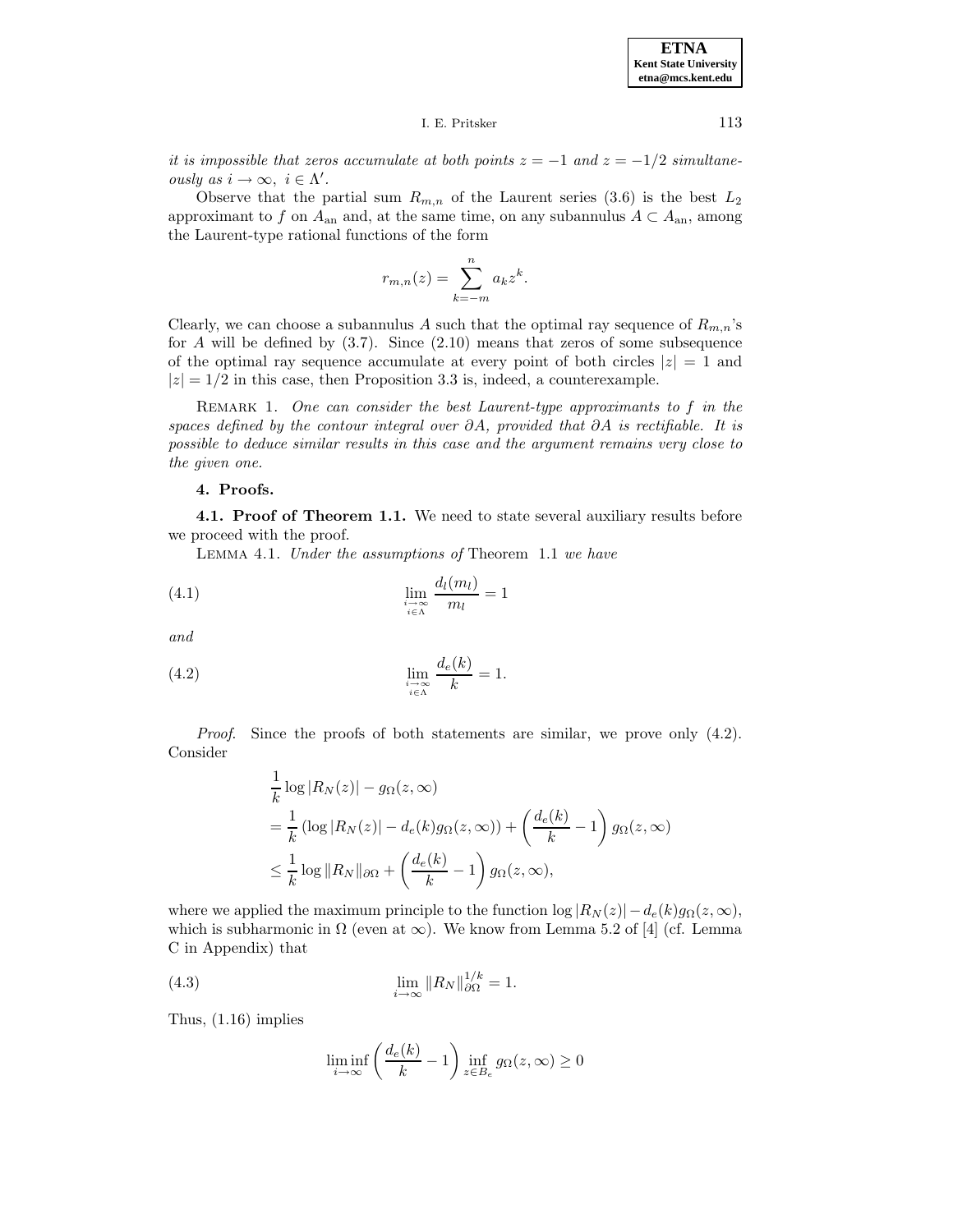and  $(4.2)$  follows.  $\Box$ 

LEMMA 4.2. If the conditions of Theorem 1.1 are satisfied, then  $(1.15)$  holds with  $B_l$  replaced by any closed disk contained in  $G_l \setminus B_l$ ,  $l = 1, 2, ..., n$ . Analogously, we can replace  $B_e$  in (1.16) by any closed disk in  $\Omega \setminus B_e$ .

*Proof.* Let D be any closed disk in  $G_l \setminus B_l$  for some fixed  $l, 1 \leq l \leq n$ , and suppose that

$$
\liminf_{\substack{i \to \infty \\ i \in \Lambda}} \left( \sup_{z \in D} h_N(z) \right) =: c < 0,
$$

where  $h_N(z) := \frac{1}{m_l} \log |R_N(z)| - g_{G_l}(z, a_l)$  is subharmonic in  $G_l$  for any  $i \in \Lambda$ . Then we consider a harmonic function h in  $G_l \setminus D$  with the boundary values

(4.4) 
$$
h(z) = \begin{cases} 0, & z \in \partial G_l, \\ c, & z \in \partial D. \end{cases}
$$

By Lemma 5.2 of [4] (cf. Lemma C in Appendix) and the properties of a harmonic majorant to a subharmonic function we obtain

$$
\liminf_{\substack{i \to \infty \\ i \in \Lambda}} \left( \sup_{z \in B_l} h_N(z) \right) \le \liminf_{\substack{i \to \infty \\ i \in \Lambda}} \left( \sup_{z \in B_l} h(z) \right) < 0,
$$

which contradicts (1.15).

Using an identical argument, we can show that

$$
\liminf_{\substack{i \to \infty \\ i \in \Lambda}} \sup_{z \in D} \left( \frac{1}{k} \log |R_N(z)| - g_\Omega(z, \infty) \right) < 0
$$

is impossible for any  $D \subset \Omega \setminus B_e$ .  $\square$ 

LEMMA 4.3. If the conditions of Theorem 1.1 are valid, then for  $\nu_N$  defined by (1.9) we have

(4.5) 
$$
\nu_N(B) \to 0, \text{ as } i \to \infty, \ i \in \Lambda,
$$

for any closed set  $B \subset (\cup_{l=1}^n G_l) \cup \Omega$ .

*Proof.* We can assume that  $B \subset \Omega$ , because the proof of (4.5) for  $G_l$  is the same. Consider

$$
v_N(z) := \frac{1}{k} \log |R_N(z)| - g_\Omega(z, \infty) + \frac{1}{k} \sum_j g_\Omega(z, z_j),
$$

where  $g_{\Omega}(z, z_i)$  is the Green function of  $\Omega$  with the pole at  $z_i$  and by  $z_i$ 's we denote all the zeros of  $R_N(z)$  in B (counted according to their multiplicities). Note that  $v_N(z)$ is subharmonic in  $\Omega$ . Let D be a disk in  $\Omega$  such that  $D \cap B = \emptyset$ . By the maximum principle for  $v_N(z)$  in  $\Omega$  we obtain from (4.3)

$$
\limsup_{\substack{i \to \infty \\ i \in \Lambda}} \left( \sup_{z \in D} v_N(z) \right) \le 0.
$$

Since

$$
\frac{1}{k}\log|R_N(z)| - g_\Omega(z,\infty) \le v_N(z), \ z \in \Omega,
$$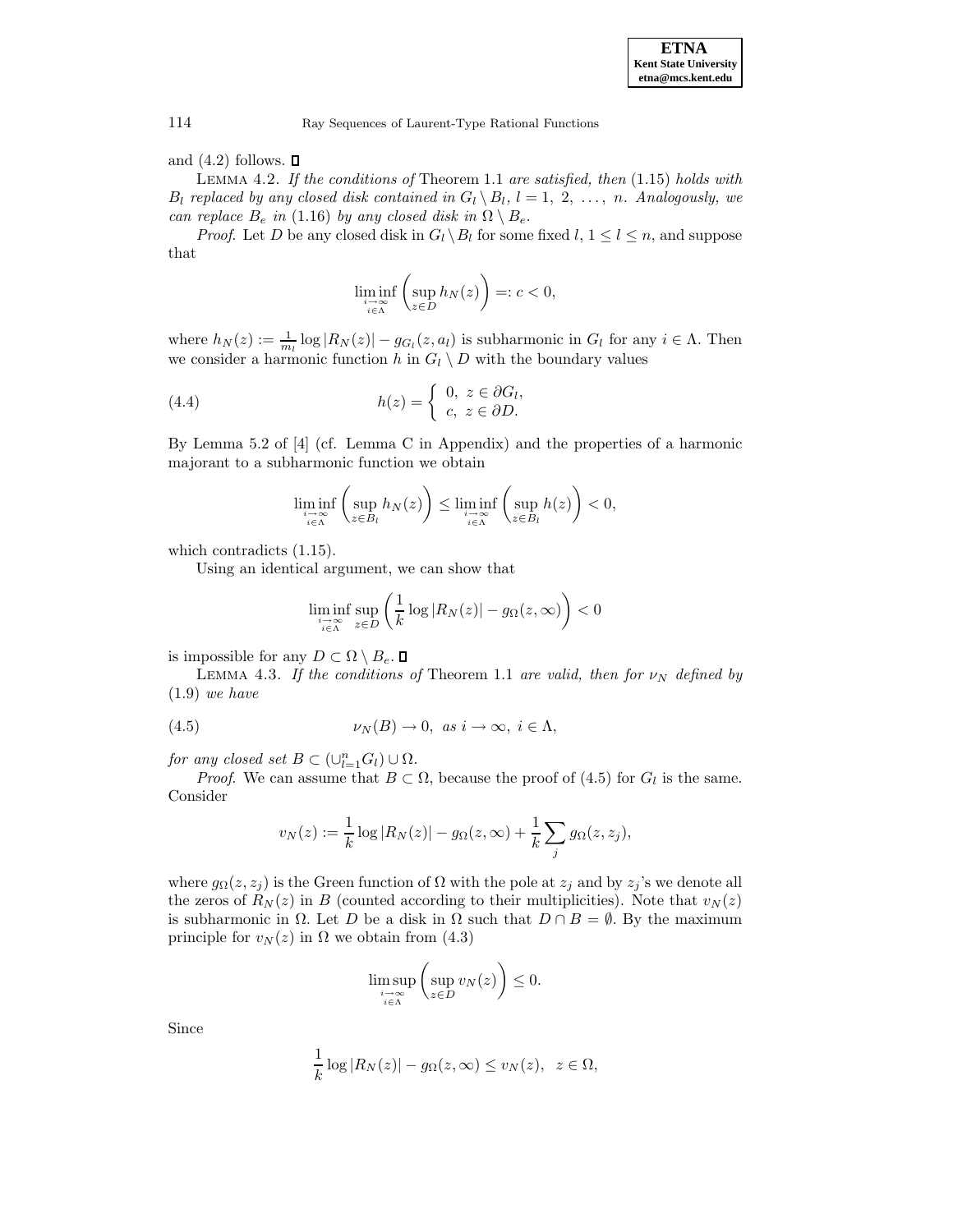## I. E. Pritsker 115

we obtain by Lemma 4.2 that

$$
\lim_{\substack{i \to \infty \\ i \in \Lambda}} \inf_{z \in D} \left( \frac{1}{k} \sum_j g_{\Omega}(z, z_j) \right) = 0.
$$

Let  $a := \inf_{z \in B} g_{\Omega}(z, \xi) > 0$ , where positivity follows from  $B \cap D = \emptyset$  and the properties of Green functions. Thus,

$$
\lim_{\substack{i \to \infty \\ i \in \Lambda}} \nu_N(B) \le \lim_{\substack{i \to \infty \\ i \in \Lambda}} \frac{\inf_{z \in D} \left( \frac{1}{k} \sum_j g_\Omega(z, z_j) \right)}{a} = 0.
$$

 $\Box$ 

## **Proof of Theorem 1.1.**

*Proof.* Let  $R_0 > 0$  be such that  $A \subset \{z : |z| < R_0/2\}$ . We denote all zeros of  $R_N(z)$  outside of  $\{z : |z| < R_0\}$  by  $z_j^N$ 's. It follows from Lemma 4.3 that there are only  $o(|N|)$  of them as  $i \to \infty$ ,  $i \in \Lambda'$ . Then, we introduce

(4.6) 
$$
q_N(z) := t_{d_e(k)}^N \prod_{j=1}^{o(|N|)} (z - z_j^N)
$$

and write by (1.8)

(4.7) 
$$
R_N(z) := \frac{q_N(z)p_N(z)}{\prod_{l=1}^n (z-a_l)^{d_l(m_l)}},
$$

where  $p_N$  is a monic polynomial that absorbs the rest of zeros of  $R_N$ .

It follows from (4.6) that

$$
|q_N(z)| = |t_{d_e(k)}^N| \prod_{j=1}^{o(|N|)} \left| 1 - \frac{z}{z_j^N} \right| |z_j^N|
$$

and

$$
(4.8)\quad \left(\frac{1}{2}\right)^{o(|N|)}|t_{d_e(k)}^N|\prod_{j=1}^{o(|N|)}|z_j^N| \le |q_N(z)| \le \left(\frac{3}{2}\right)^{o(|N|)}|t_{d_e(k)}^N|\prod_{j=1}^{o(|N|)}|z_j^N|
$$

for any  $z \in \{|z| \le R_0/2\}$ .

By Theorem I.3.6 of [6] and Corollary 4.3 of [4] we obtain

$$
\sup_{z \in \overline{A}} \frac{|p_N(z)|^{1/\deg p_N}}{\prod_{l=1}^n |z - a_l|^{\alpha_l}} \ge C^{1 - \sum_{l=1}^n \alpha_l}.
$$

Taking in account (1.10) we have

(4.9) 
$$
\liminf_{\substack{i \to \infty \\ i \in \Lambda}} \left\| \frac{p_N(z)}{\prod_{l=1}^n (z - a_l)^{m_l}} \right\|_{\overline{A}}^{\overline{N}} \geq C^{1 - \sum_{l=1}^n \alpha_l}.
$$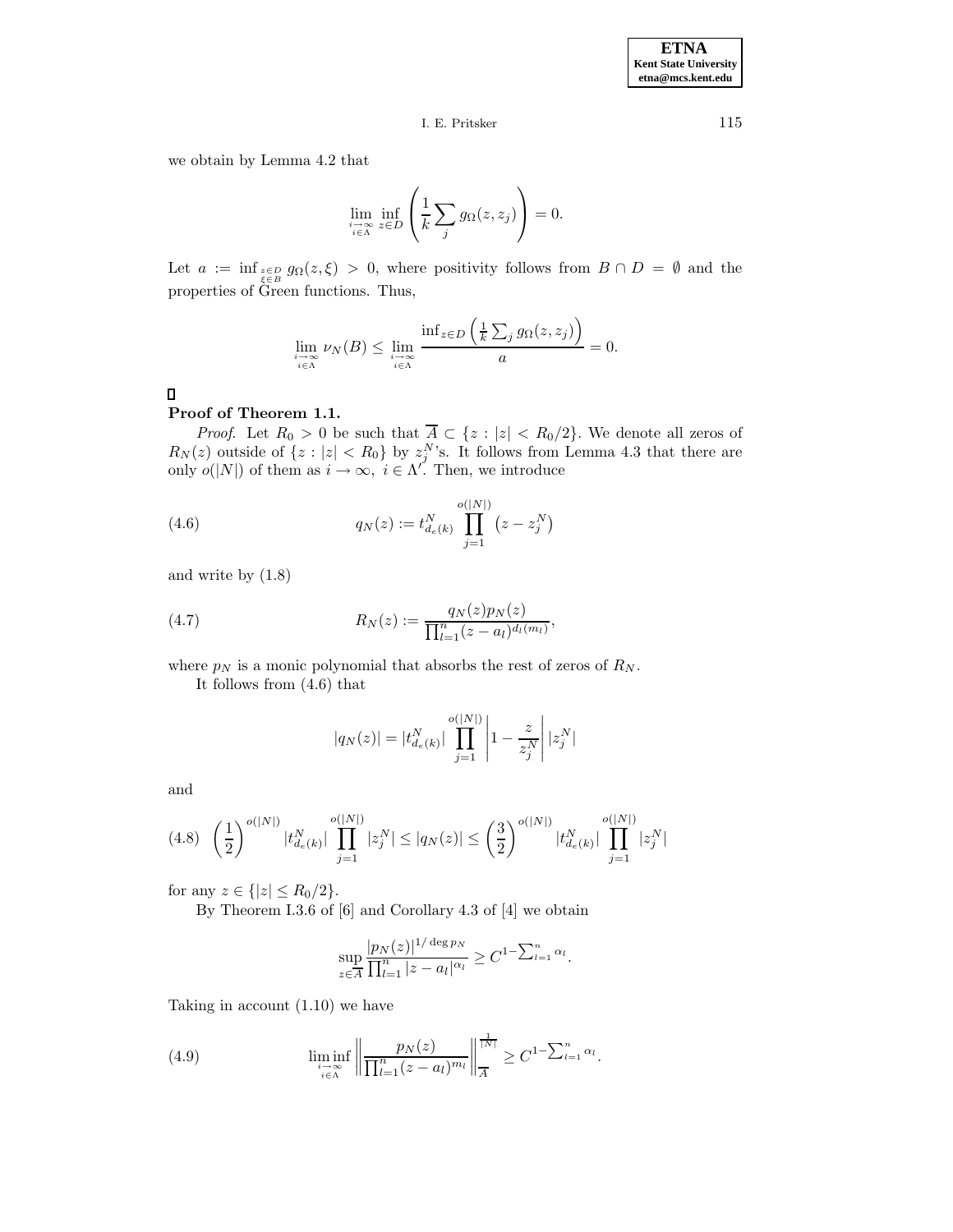Thus,

$$
C^{1-\sum_{l=1}^{n}\alpha_l} \leq \liminf_{\substack{i\to\infty\\i\in\Lambda}} \left\| \frac{p_N(z)}{\prod_{l=1}^n (z-a_l)^{m_l}} \right\|_A^{\frac{1}{|N|}}
$$
  

$$
\leq \limsup_{\substack{i\to\infty\\i\in\Lambda}} \|R_N\|_A^{\frac{1}{|N|}} \liminf_{\substack{i\to\infty\\i\in\Lambda}} \left\| \frac{1}{q_N} \right\|_A^{\frac{1}{|N|}} \leq \frac{1}{\limsup_{\substack{i\to\infty\\i\in\Lambda}} \left( |t_{d_e(k)}^N| \prod_{j=1}^{o(|N|)} |z_j^N| \right)^{1/|N|}},
$$

where we used Lemma 5.2 of [4] (cf. Lemma 5.3 in Appendix) and (4.8) on the last step. Comparing the first and the last terms in the above chain of inequalities yields

(4.10) 
$$
\limsup_{\substack{i \to \infty \\ i \in \Lambda}} \left( |t_{d_e(k)}^N| \prod_{j=1}^{o(|N|)} |z_j^N| \right)^{\frac{1}{|N|}} \leq C^{\sum_{l=1}^n \alpha_l - 1}.
$$

Our next goal is to show that the inequality in (4.10) can be replaced by the equality and that limsup can be replaced by lim . Suppose to the contrary that there exists a subsequence of indices  $\Lambda'\subset \Lambda$  such that

(4.11) 
$$
\lim_{\substack{i \to \infty \\ i \in \Lambda'}} \left( |t_{d_e(k)}^N| \prod_{j=1}^{o(|N|)} |z_j^N| \right)^{\frac{1}{|N|}} < C^{\sum_{l=1}^n \alpha_l - 1}.
$$

Consider a subharmonic function

$$
\omega_N(z) := \frac{1}{|N|} \left( \log |R_N(z)| - k g_\Omega(z, \infty) \right), \ \ z \in \Omega.
$$

For  $|z| = R$  with  $R > R_0$  large enough we estimate

$$
\omega_N(z) = \log |q_N(z)|^{\frac{1}{|N|}} + \frac{k}{|N|} \left( \frac{1}{k} \log \left| \frac{p_N(z)}{\prod_{l=1}^n (z - a_l)^{d_l(m_l)}} \right| - g_\Omega(z, \infty) \right)
$$
\n(4.12)

$$
\leq \log |q_N(z)|^{\frac{1}{|N|}} + \frac{k}{|N|} \left( \log |z| - g_\Omega(z, \infty) + \frac{1}{k} \log \left( \frac{R + R_0}{R - R_0} \right)^{|N|} \right)
$$
  
=  $\log |q_N(z)|^{\frac{1}{|N|}} + \log \left( \frac{R + R_0}{R - R_0} \right) + \frac{k}{|N|} (\log |z| - g_\Omega(z, \infty)).$ 

We observe that  $q_N(z)$  is a polynomial of degree  $o(|N|)$ , therefore by (4.8) and the Bernstein-Walsh lemma [10, p. 77] we have

$$
\limsup_{\substack{i \to \infty \\ i \in \Lambda'}} \|q_N\|_{|z|=R}^{\frac{1}{|N|}} \leq \limsup_{\substack{i \to \infty \\ i \in \Lambda'}} \left( \left| t_{d_e(k)}^N \right| \prod_{j=1}^{o(|N|)} |z_j^N| \right)^{1/|N|}.
$$

Since

$$
\lim_{\substack{i \to \infty \\ i \in \Lambda}} \lim_{|z| \to \infty} \frac{k}{|N|} \left( \log |z| - g_{\Omega}(z, \infty) \right) = \log C^{1 - \sum_{l=1}^{n} \alpha_l},
$$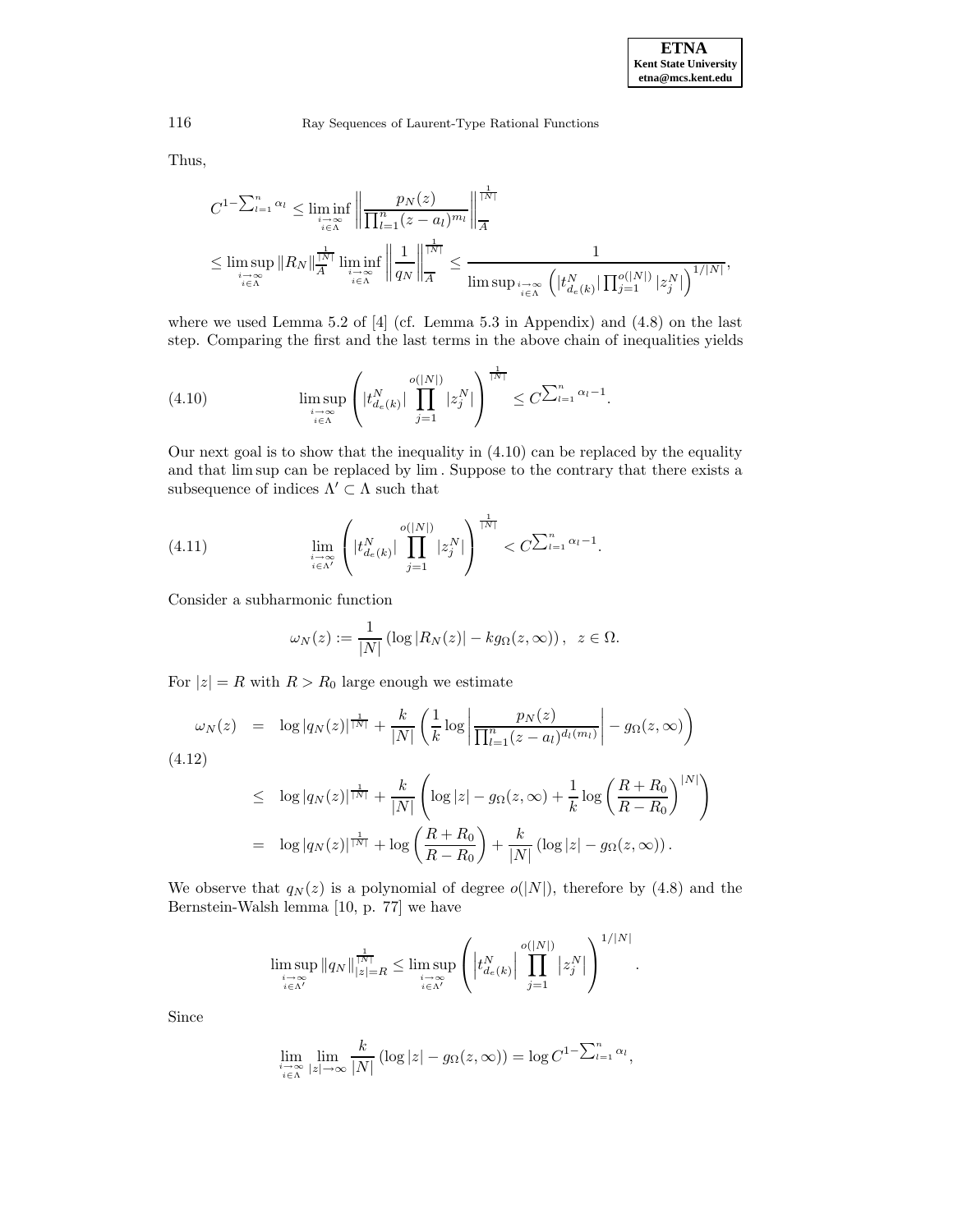### I. E. Pritsker 117

then we can choose  $R > 0$  to be sufficiently large so that (4.12) and (4.11) implies

(4.13) 
$$
\limsup_{\substack{i \to \infty \\ i \in \Lambda'}} \sup_{|z| = R} \omega_N(z) < 0.
$$

Using the same argument as in the proof of Lemma 4.2 we get

$$
\limsup_{\substack{i \to \infty \\ i \in \Lambda'}} \sup_{z \in B_e} \omega_N(z) < 0,
$$

which contradicts to

$$
\liminf_{i \to \infty} \sup_{z \in B_e} \omega_N(z) = \liminf_{i \to \infty} \sup_{z \in B_e} \frac{k}{|N|} \left( \frac{1}{k} \log |R_N(z)| - g_\Omega(z, \infty) \right) =
$$
  

$$
(1 - \sum_{l=1}^n \alpha_l) \liminf_{i \to \infty} \sup_{z \in B_e} \left( \frac{1}{k} \log |R_N(z)| - g_\Omega(z, \infty) \right) \ge 0,
$$

where we used  $(1.10)$  and  $(1.16)$ .

Thus we have by (4.8)

$$
(4.14) \qquad \lim_{\substack{i \to \infty \\ i \in \Lambda}} |q_N(z)|^{\frac{1}{|N|}} = \lim_{\substack{i \to \infty \\ i \in \Lambda}} \left( |t_{d_e(k)}^N| \prod_{j=1}^{o(|N|)} |z_j^N| \right)^{\frac{1}{|N|}} = C^{\sum_{l=1}^n \alpha_l - 1},
$$

 $z \in \{z : |z| \le R_0/2\}.$ 

Recall that the logarithmic potential of a Borel measure  $\sigma$  with compact support is given by

$$
U^{\sigma}(z) = \int \log \frac{1}{|t - z|} d\sigma(t), \ z \in \mathbf{C}.
$$

Let  $\nu$  be any weak\* limit of the normalized counting measures  $\nu_N$  defined by (1.9). We know from Lemma 4.3 that the measures  $\tilde{\nu}_N$  associated with the zeros of  $p_N$  will converge to  $\nu$  in the weak\* topology along the same subsequence. Without loss of generality we assume that this subsequence coincides with Λ. Note that supp  $\nu \subset \partial A$ and  $\|\nu\| = 1$  by Lemma 4.1. Since all measures  $\tilde{\nu}_N$  are compactly supported (with support in  $\{|z| \le R_0\}$ , then we can apply Theorem I.6.9 of [6] to obtain

$$
(4.15')(z) = \liminf_{\substack{i \to \infty \\ i \in \Lambda}} U^{\tilde{\nu}_N}(z)
$$
  
= 
$$
\liminf_{\substack{i \to \infty \\ i \in \Lambda}} \frac{1}{|N|} \log \frac{1}{|p_N(z)|} = \liminf_{\substack{i \to \infty \\ i \in \Lambda}} \frac{1}{|N|} \log \frac{|q_N(z)|}{|R_N(z) \prod_{l=1}^n (z - a_l)^{d_l(m_l)}},
$$

q.e. in **C**.

By the Bernstein-Walsh lemma, we have from (4.14)

$$
\limsup_{\substack{i \to \infty \\ i \in \Lambda}} \sup_E |q_N(z)|^{\frac{1}{|N|}} \le C^{\sum_{l=1}^n \alpha_l - 1},
$$

for any compact set  $E \subset \mathbf{C}$ . Suppose that  $z_0 \in \{ |z| > R_0 \}$  and take  $r > 0$  to be sufficiently small to satisfy  $D_r(z_0) := \{|z_0 - z| \leq r\} \subset \{|z| > R_0\}$ . It follows from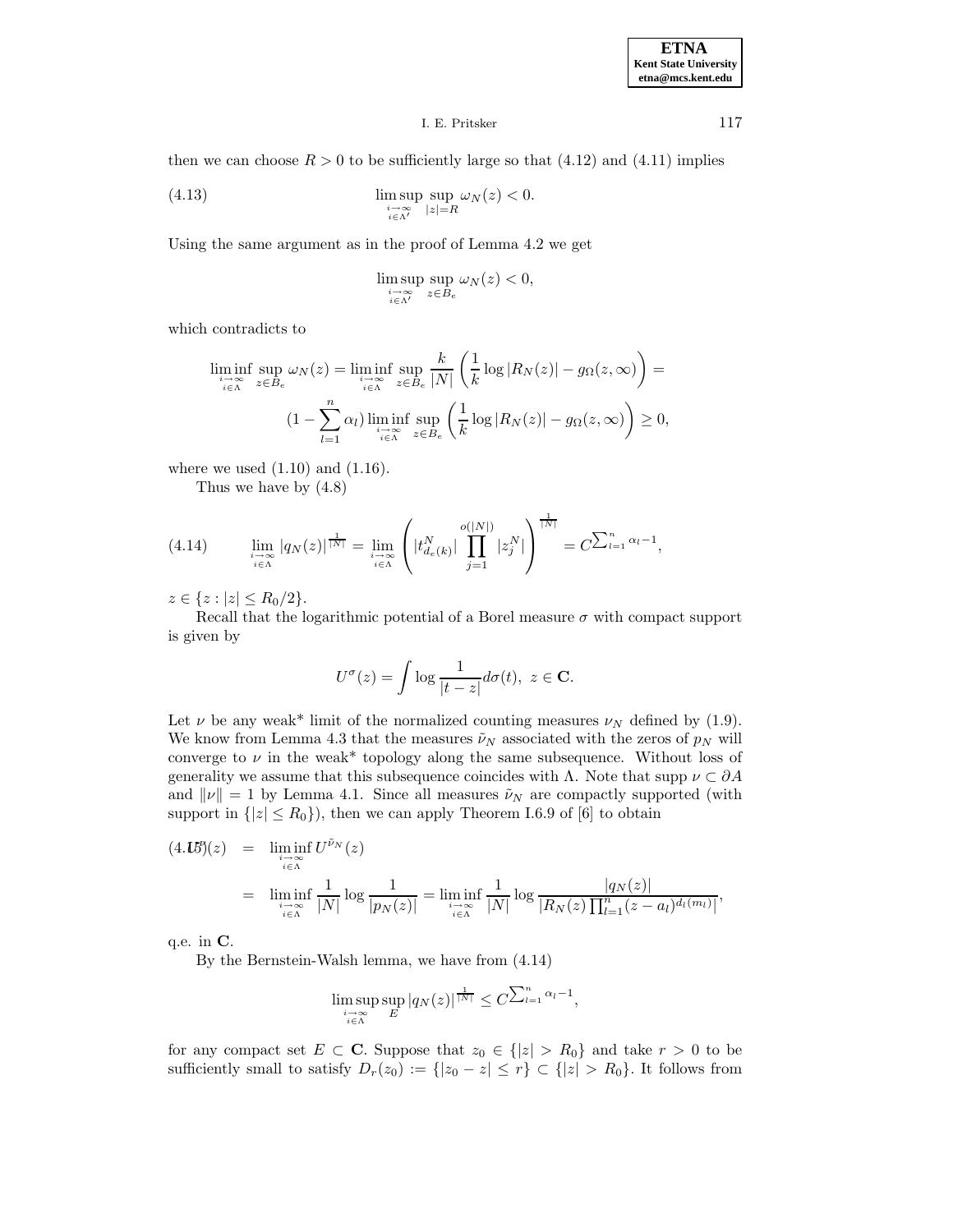Lemma 4.2 and the continuity of Green's function that for any  $\varepsilon > 0$  we can choose r such that

$$
\liminf_{\substack{i \to \infty \\ i \in \Lambda}} \sup_{D_r(z_0)} \frac{1}{|N|} \log |R_N(z)| \geq (1 - \sum_{l=1}^n \alpha_l) g_\Omega(z_0, \infty) + \varepsilon.
$$

Note that the convergence in (4.15) is uniform on the compact subsets of  $\{|z| > R_0\}$ . Hence, with  $\mu$  as defined by (1.17),

$$
\inf_{D_r(z_0)} U^{\nu}(z) \leq \limsup_{\substack{i \to \infty \\ i \in \Lambda}} \sup_{D_r(z_0)} \log |q_N(z)|^{\frac{1}{|N|}} - \liminf_{\substack{i \to \infty \\ i \in \Lambda}} \sup_{D_r(z_0)} \frac{1}{|N|} \log |R_N(z)|
$$

$$
+ \lim_{\substack{i \to \infty \\ i \in \Lambda}} \sup_{D_r(z_0)} \sum_{l=1}^n \frac{d_l(m_l)}{|N|} \log \frac{1}{|z-a_l|}
$$

$$
\leq (\sum_{l=1}^n \alpha_l - 1) \log C - (1 - \sum_{l=1}^n \alpha_l) g_\Omega(z_0, \infty) + \sum_{l=1}^n \alpha_l \log \frac{1}{|z_0 - a_l|} + 2\varepsilon
$$

$$
= (1 - \sum_{l=1}^n \alpha_l) \left( \log \frac{1}{C} - g_\Omega(z_0, \infty) \right) + \sum_{l=1}^n \alpha_l \log \frac{1}{|z_0 - a_l|} + 2\varepsilon = U^{\mu}(z_0) + 2\varepsilon.
$$

Since both potentials are continuous in  $\{|z| > R_0\}$ , letting  $\varepsilon \to 0$  we obtain

$$
U^{\nu}(z_0) \leq U^{\mu}(z_0), \ \ \forall \ \ z_0 \in \{|z| > R_0\}.
$$

Considering the harmonic function  $u(z) := U^{\nu}(z) - U^{\mu}(z), |z| > R_0$ , such that  $u(z) \leq 0$  in  $\{|z| > R_0\}$  and  $u(\infty) = 0$ , we conclude by the maximum principle that

$$
U^{\nu}(z) \equiv U^{\mu}(z), \ \forall \ z \in \{|z| > R_0\}.
$$

But  $U^{\nu}(z)$  and  $U^{\mu}(z)$  are harmonic in  $\Omega$ , therefore

(4.16) 
$$
U^{\nu}(z) \equiv U^{\mu}(z), \ \forall \ z \in \Omega.
$$

Suppose now that  $z \in A$  and  $f(z) \neq 0$ . There is at most a countable number of zeros of f in A. Thus, we produce by (4.15) for quasi every  $z \in A$ :

$$
U^{\nu}(z) = \liminf_{\substack{i \to \infty \\ i \in \Lambda}} \frac{1}{|N|} \log \frac{|q_N(z)|}{|R_N(z) \prod_{l=1}^n (z - a_l)^{d_l(m_l)}|}
$$
  
= 
$$
\lim_{\substack{i \to \infty \\ i \in \Lambda}} \log |q_N(z)|^{\frac{1}{|N|}} - \lim_{\substack{i \to \infty \\ i \in \Lambda}} \log |R_N(z)|^{\frac{1}{|N|}} + \sum_{l=1}^n \alpha_l \log \frac{1}{|z - a_l|}
$$
  
= 
$$
(1 - \sum_{l=1}^n \alpha_l) \log \frac{1}{C} + \sum_{l=1}^n \alpha_l \log \frac{1}{|z - a_l|} = U^{\mu}(z),
$$

where we used  $(4.14)$ ,  $(4.1)$  and

$$
\lim_{\substack{i \to \infty \\ i \in \Lambda}} R_N(z) = f(z) \neq 0.
$$

Observe, that both potentials are harmonic and continuous in A, therefore

$$
U^{\nu}(z) = U^{\mu}(z), \ z \in A.
$$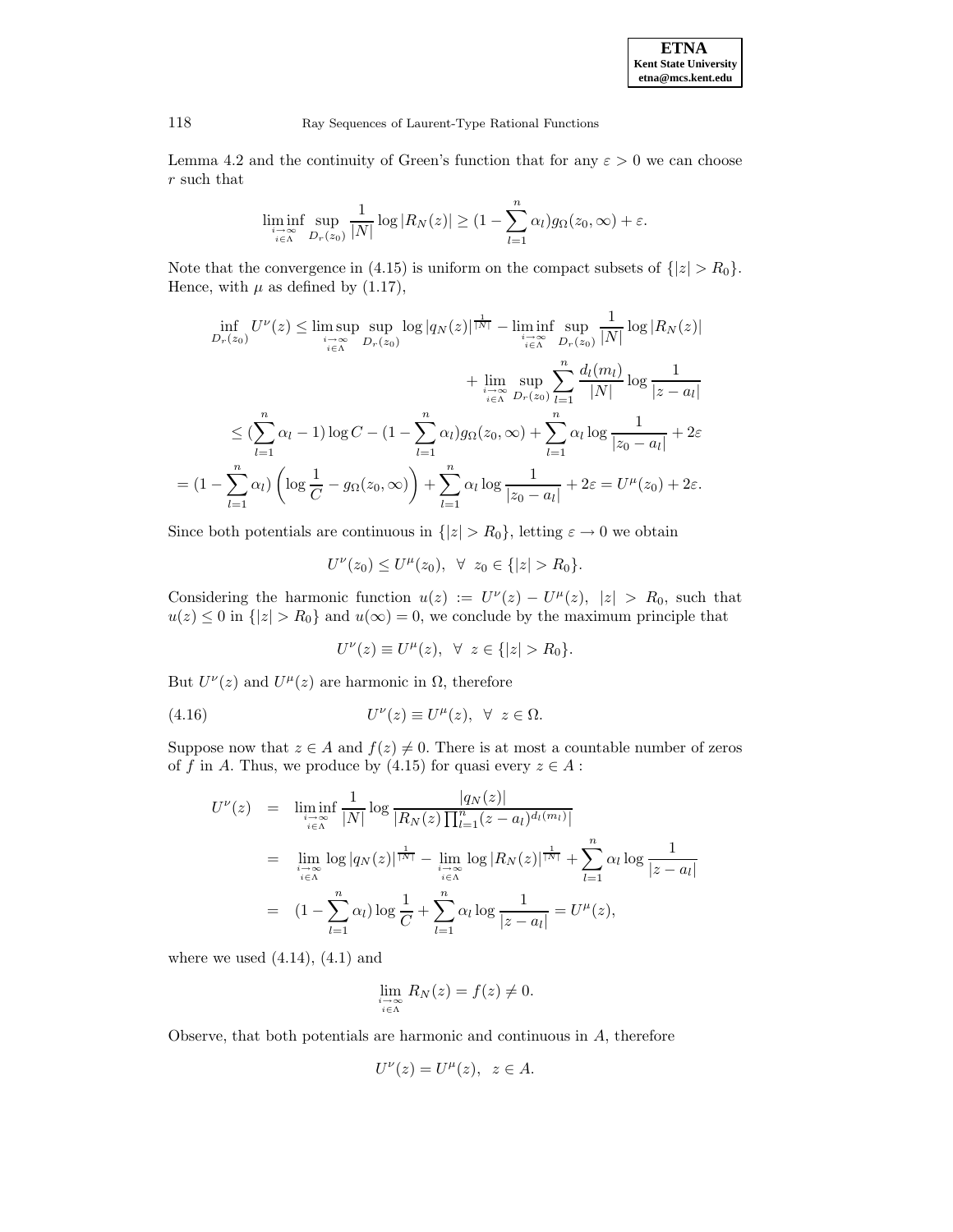I. E. Pritsker 119

Since potentials are continuous in the *fine topology* (see Section I.5 of  $[6]$ ) and since the boundary of  $A$  in the fine topology is the same as the Euclidean boundary (see Corollary I.5.6 of  $[6]$ , then we have by the above equality and  $(4.16)$ :

(4.17) 
$$
u(z) = U^{\nu}(z) - U^{\mu}(z) = 0, \quad z \in \overline{A} \cup \Omega.
$$

Note, that  $u(z)$  is harmonic in each  $G_l$  and that  $u(z) \equiv 0$  on  $\partial G_l$ ,  $l = 1, \ldots, n$ . Therefore,

$$
(4.18) \t\t u(z) \equiv 0, \quad z \in \mathbf{C},
$$

by the minimum-maximum principle for harmonic functions and the continuity of  $u(z)$  in the fine topology. It follows now from Theorem II.2.1 of [6] that

 $\nu \equiv \mu$ .

 $\Box$ 

**4.2. Proofs of Theorem 2.1, Theorem 2.2 and Theorem 2.3. Proof of Theorem 2.1.**

Proof. Suppose to the contrary that

(4.19) 
$$
\limsup_{i \to \infty} ||f - R_N||_A^{\frac{1}{|N|}} < \max \left( (r_e)^{\sum_{l=1}^n \alpha_l - 1}, r_1^{\alpha_1}, \dots, r_n^{\alpha_n} \right).
$$

First, we assume that the max in (4.19) is equal to  $r_j^{\alpha_j}$ ,  $1 \leq j \leq n$ . It follows from (1.10) that

(4.20) 
$$
\limsup_{i \to \infty} ||f - R_N||_{\overline{A}}^{\frac{1}{m_j}} < r_j.
$$

In the rest of proof we follow the usual scheme for converse-type theorems (see [10, pp. 78-81], for example). Let the value of limsup in (4.20) be equal to  $q < r_j$  and let  $\varepsilon > 0$  be such that  $q + \varepsilon < r_j$ . Then the series

(4.21) 
$$
\sum_{i=1}^{\infty} \left( R_{N(i+1)}(z) - R_{N(i)}(z) \right) + R_{N(1)}(z)
$$

converges uniformly on  $\{z : |\phi_j(z)| = q + \varepsilon\}$ . Indeed, by the analogue of the Bernstein-Walsh lemma for  $R_N$  stated in Lemma 5.1 of [4] (cf. Lemma B in Appendix) we have that series (4.21) can be estimated from above as follows:

$$
\sum_{i=1}^{\infty} |R_{N(i+1)}(z) - R_{N(i)}(z)| + |R_{N(1)}(z)|
$$
  
\n
$$
\leq M_1 \sum_{i=1}^{\infty} \|R_{N(i+1)} - R_{N(i)}\|_{\overline{A}} (q + \varepsilon)^{-\max(m_j(i), m_j(i+1))}
$$
  
\n
$$
\leq M_1 \sum_{i=1}^{\infty} (||f - R_{N(i)}||_{\overline{A}} + ||f - R_{N(i+1)}||_{\overline{A}}) (q + \varepsilon)^{-\max(m_j(i), m_j(i+1))}
$$
  
\n
$$
\leq M_2 \sum_{i=1}^{\infty} \left( q + \frac{\varepsilon}{2} \right)^{\min(m_j(i), m_j(i+1))} (q + \varepsilon)^{-\max(m_j(i), m_j(i+1))}
$$
  
\n
$$
\leq M_3 \sum_{i=1}^{\infty} \left( \frac{q + \frac{\varepsilon}{2}}{q + \varepsilon} \right)^{m_j(i)} < \infty.
$$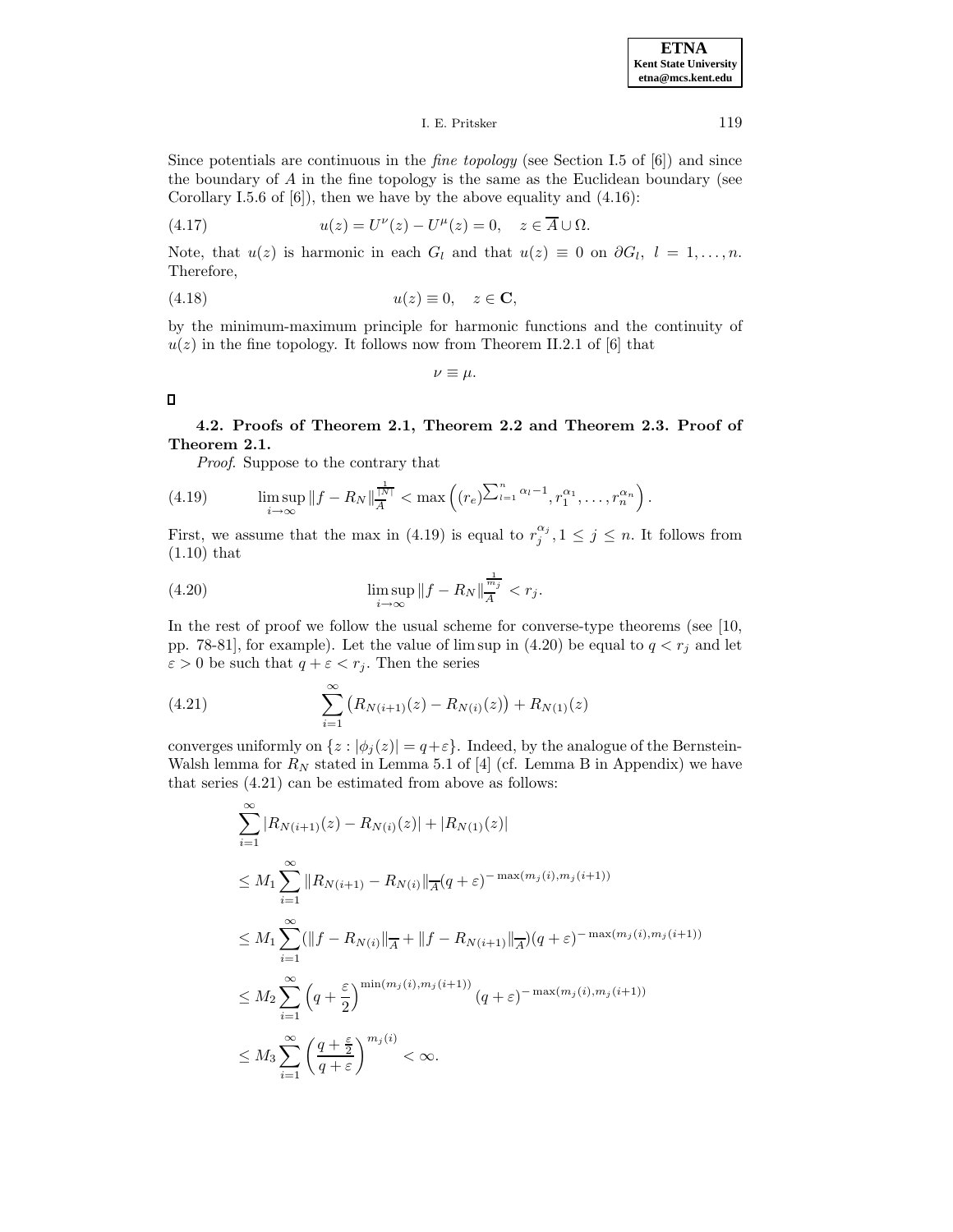Note, that we used  $(2.1)$  in the above argument. Since the series  $(4.21)$  converges uniformly to f on  $\overline{A}$ , by (4.19), and also on  $\{z : |\phi_i(z)| = q + \varepsilon\}$ , then this implies the uniform convergence between  $\partial G_j$  and  $\{z : |\phi_j(z)| = q + \varepsilon\}$  to an analytic continuation of f through  $\Gamma_j$ , which is a contradiction. A similar argument can be used in the case when the max in (4.19) is equal to  $(r_e)^{\sum_{l=1}^{n} \alpha_l - 1}$ .

# **Proof of Theorem 2.2.**

*Proof.* In view of  $(2.3)$ , we only need to verify that the right hand side of  $(2.3)$ takes its minimal value for  $\{\alpha_l\}_{l=1}^n$  given by (2.4), in order to prove that this ray sequence is optimal. It is a simple exercise to check that (2.5) holds for the ray sequence defined by (2.4). Next, assume that for some choice of  $\{\alpha_l\}_{l=1}^n$  we have

$$
(4.22) \max\left((r_e)^{\sum_{l=1}^n \alpha_l - 1}, r_1^{\alpha_1}, \dots, r_n^{\alpha_n}\right) < \max\left((r_e)^{\sum_{l=1}^n \alpha_l^* - 1}, r_1^{\alpha_1^*}, \dots, r_n^{\alpha_n^*}\right).
$$

Then we obtain by (2.5) that  $r_l^{\alpha_l} < r_l^{\alpha_l^*}$ ,  $l = 1, \ldots, n$ . Consequently,  $\alpha_l > \alpha_l^*$ ,  $l =$  $1, \ldots, n$ , and

(4.23) 
$$
(r_e)^{\sum_{l=1}^n \alpha_l - 1} > (r_e)^{\sum_{l=1}^n \alpha_l^* - 1}.
$$

It is clear that  $(4.23)$  contradicts  $(4.22)$  because of  $(2.5)$ .

To show that the optimal ray sequence converges to  $f$  locally uniformly in  $A_{an}$ , we essentially repeat the proof of Theorem 2.1. Indeed, for any sufficiently small  $\varepsilon > 0$ , we can estimate the series (4.21) on  $\{z : |\Phi(z)| = r_e - \varepsilon\}$  as follows:

$$
\sum_{i=1}^{\infty} |R_{N(i+1)}(z) - R_{N(i)}(z)| + |R_{N(1)}(z)|
$$
  
\n
$$
\leq M_1 \sum_{i=1}^{\infty} ||R_{N(i+1)} - R_{N(i)}||_{\overline{A}}(r_e - \varepsilon)^{\max(k(i),k(i+1))}
$$
  
\n
$$
\leq M_1 \sum_{i=1}^{\infty} (||f - R_{N(i)}||_{\overline{A}} + ||f - R_{N(i+1)}||_{\overline{A}})(r_e - \varepsilon)^{\max(k(i),k(i+1))}
$$
  
\n
$$
\leq M_2 \sum_{i=1}^{\infty} (r_e - \frac{\varepsilon}{2})^{-\min(k(i),k(i+1))} (r_e - \varepsilon)^{\max(k(i),k(i+1))}
$$
  
\n
$$
\leq M_3 \sum_{i=1}^{\infty} (\frac{r_e - \varepsilon}{r_e - \varepsilon/2})^{k(i)} < \infty.
$$

Applying the same argument to  $\{z : |\phi_j(z)| = r_j + \varepsilon\}, \ j = 1, 2, \ldots, n$ , and letting  $\varepsilon \to 0$ , we complete the proof.  $\square$ 

#### **Proof of Theorem 2.3.**

*Proof.* Since we know by Theorem 2.2 that the optimal ray sequence of  ${R_N(z)}_{i\in\Lambda}$ defined by (2.4) converges to  $f \neq 0$  locally uniformly in  $A_{an}$ , then Theorem 2.3 follows from Theorem 1.2 if we show the existence of compact sets  $B_l \subset G_{r_l}$ ,  $l = 1, \ldots, n$ , and  $B_e \subset \Omega_{r_e}$  such that

$$
(4.24) \qquad \liminf_{\substack{i \to \infty \\ i \in \Lambda_l}} \sup_{z \in B_l} \left( \frac{1}{m_l} \log |R_N(z)| - g_{G_{r_l}}(z, a_l) \right) \ge 0, \quad l = 1, \ \ldots, \ n,
$$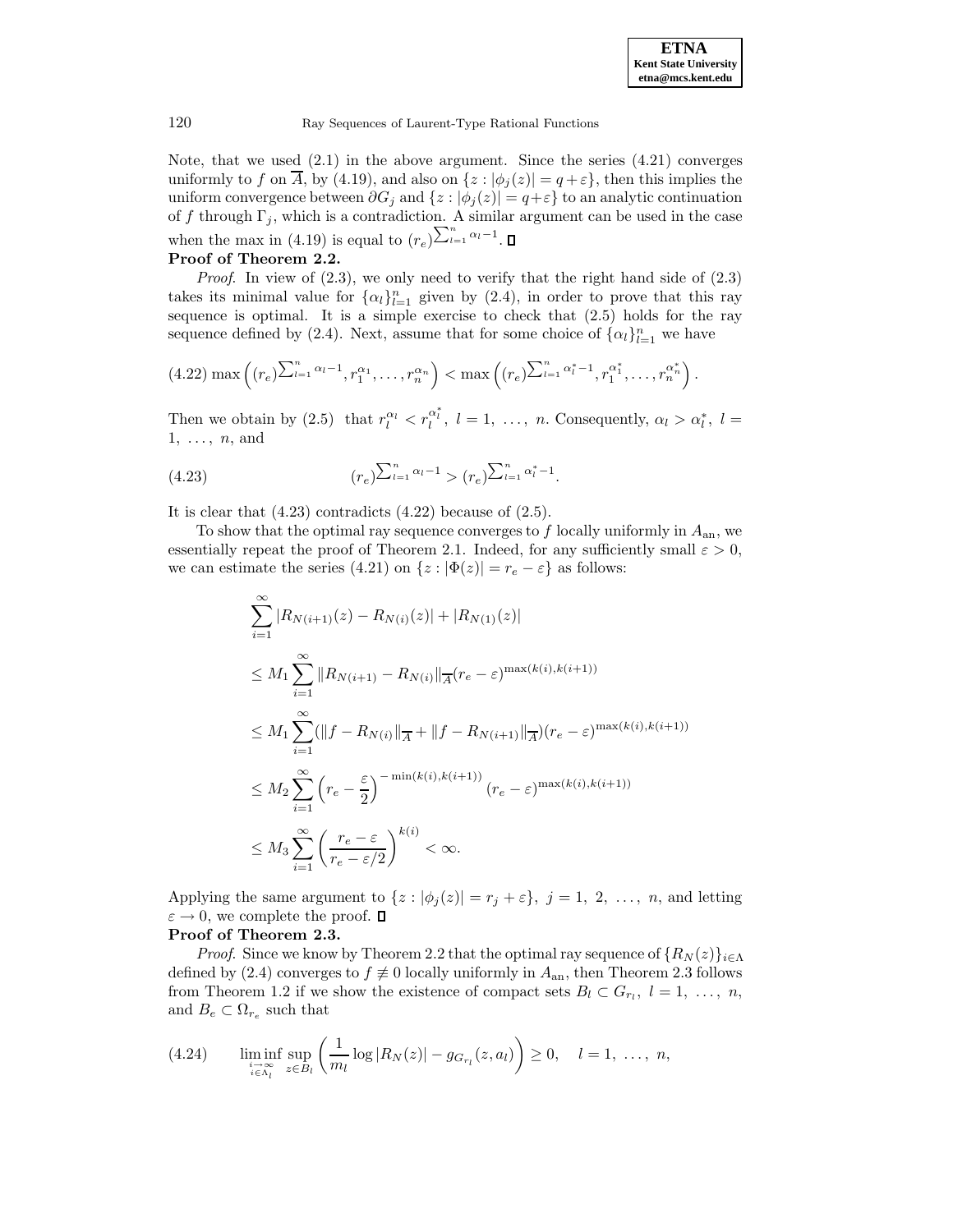## I. E. Pritsker 121

and

(4.25) 
$$
\liminf_{\substack{i \to \infty \\ i \in \Lambda_e}} \sup_{z \in B_e} \left( \frac{1}{k} \log |R_N(z)| - g_{\Omega_{re}}(z, \infty) \right) \ge 0
$$

for some  $\Lambda_e \subset \Lambda$  and  $\Lambda_l \subset \Lambda$ ,  $l = 1, 2, \ldots, n$ .

The proofs of (4.24) and (4.25) are similar, therefore we only give the proof of (4.24) for some fixed j,  $1 \leq j \leq n$ . Assume that (4.24) does not hold for  $l = j$ , i.e.

(4.26) 
$$
\limsup_{\substack{i \to \infty \\ i \in \Lambda}} \sup_{z \in B_j} \left( \frac{1}{m_j} \log |R_N(z)| - g_{G_{r_j}}(z, a_j) \right) = b < 0,
$$

where  $B_j \subset G_{r_j}$  is a closed disk. It follows from (2.5) that

(4.27) 
$$
\limsup_{\substack{i \to \infty \\ i \in \Lambda}} \|R_{N(i+1)} - R_{N(i)}\|_{\partial G_j}^{\frac{1}{m_j(i)}} \leq r_j.
$$

Observe, that  $g_{G_{r_j}}(z,a_j) = g_{G_j}(z,a_j) + \log r_j$ ,  $z \in G_{r_j}$ . For the function

$$
h_i(z) := \frac{1}{m_j(i)} \log |R_{N(i+1)}(z) - R_{N(i)}(z)| - g_{G_j}(z, a_j),
$$

which is subharmonic in  $G_j$  for any  $i \in \Lambda$ , we obtain by (4.26) and (4.27)

(4.28) 
$$
\limsup_{\substack{i \to \infty \\ i \in \Lambda}} h_i(z) \leq \begin{cases} \log r_j, & z \in \partial G_j, \\ b + \log r_j, & z \in \partial B_j. \end{cases}
$$

Let us consider a harmonic majorant of  $h_i(z)$  in  $G_j \setminus B_j$ , with the boundary values given by the right hand side of  $(4.28)$ . Then, by  $(4.28)$ ,

$$
\limsup_{\substack{i \to \infty \\ i \in \Lambda}} (h_i(z) - \log r_j) < 0, \ z \in \partial G_{r_j},
$$

which implies

(4.29) 
$$
\limsup_{\substack{i \to \infty \\ i \in \Lambda}} \|R_{N(i+1)} - R_{N(i)}\|_{\partial G_{r_j}}^{\frac{1}{m_j(i)}} < 1.
$$

By an argument analogous to that of the proof of Theorem 2.1, it follows that the sequence  ${R_N(z)}_{i\in\Lambda}$  converges uniformly to an analytic continuation of f through  $\partial G_{r_i}$ , contradicting to our assumptions about f. Л

**4.3. Proof of Proposition 3.1..** Proof. Since (2.1) is obviously satisfied for the ray sequence  $\{R_N^*(z)\}_{i=1}^{\infty}$  of the best Laurent-type rational approximants defined by multi-index (3.3), we only need to show that (2.3) holds. Using a standard argument based on the Cauchy formula, we can represent  $f$  by its additive splitting

(4.30) 
$$
f(z) = f_e(z) + \sum_{l=1}^n f_l(z), \quad z \in A_{\text{an}},
$$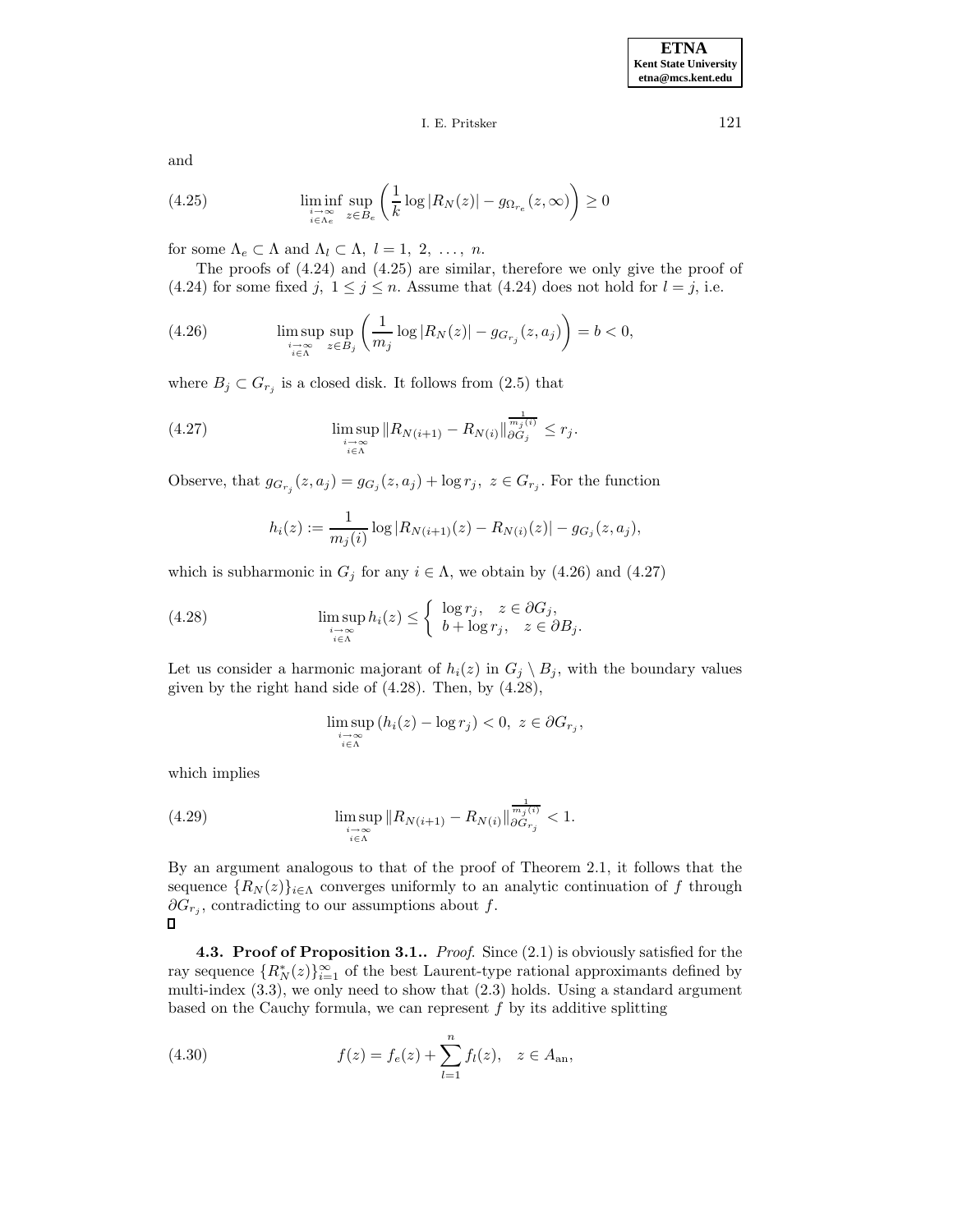

where  $f_e$  is analytic inside  $\Gamma_e$  and  $f_l$  is analytic outside  $\Gamma_l$  (even at  $\infty$ ),  $f_l(\infty)$  = 0,  $l = 1, \ldots, n$ . By the results of Walsh [10, pp. 75-80] we can find a sequence of polynomials  $\{p_k(z)\}_{k=1}^{\infty}$ , deg  $p_k \leq k$ , such that

(4.31) 
$$
\limsup_{k \to \infty} ||f_e - p_k||_{\partial \Omega}^{\frac{1}{k}} \leq \frac{1}{r_e},
$$

where we use the uniform norm on  $\partial\Omega$ . With the help of the transforms  $t = 1/(z-a_l)$ , we obtain in the same way that there exist sequences of polynomials  $\{q_{l,m_l}(t)\}_{m_l=1}^{\infty}$ ,  $\deg q_{l,m_l} \leq m_l$ , such that

(4.32) 
$$
\limsup_{m_l \to \infty} ||f_l(z) - q_{l,m_l} \left( \frac{1}{z - a_l} \right) ||_{\partial G_l}^{\frac{1}{m_l}} \leq r_l, \ \ l = 1, \ \ldots, \ n.
$$

Consider

$$
\limsup_{i \to \infty} \|f - R_N^*\|_p^{\frac{1}{|N|}} \leq \limsup_{i \to \infty} \left\| f - \left( p_k(z) + \sum_{l=1}^n q_{l,m_l} \left( \frac{1}{z - a_l} \right) \right) \right\|_p^{\frac{1}{|N|}}
$$
\n
$$
\leq \limsup_{i \to \infty} \left( \|f_e - p_k\|_{\infty} + \sum_{l=1}^n \left\| f_l - q_{l,m_l} \left( \frac{1}{z - a_l} \right) \right\|_{\infty} \right)^{\frac{1}{|N|}}
$$
\n(4.33)\n
$$
\leq \max \left( (r_e)^{\sum_{l=1}^n \alpha_l - 1}, r_1^{\alpha_1}, \dots, r_n^{\alpha_n} \right),
$$

where we used  $(4.31)$ ,  $(4.32)$  and  $(3.3)$  in the last step. Using Lemma 5.1 of [4] (cf. Lemma B in Appendix) and the estimate (cf. [10, p. 96])

$$
|(f - R_N^*)(z)| \le \frac{1}{[\pi (\text{dist}(z, \partial A))^2]^{\frac{1}{p}}} ||f - R_N^*||_p, \quad z \in A,
$$

we can show with the help of series (4.21) that

$$
\limsup_{i \to \infty} \|f - R_N^*\|_{\infty}^{\frac{1}{|N|}} \le \limsup_{i \to \infty} \|f - R_N^*\|_p^{\frac{1}{|N|}}.
$$

Taking into account (4.33) and Theorem 2.1, we obtain that  $\{R_N^*(z)\}_{i=1}^\infty$  converges to  $f$  maximally.  $\Box$ 

**4.4. Proof of Proposition 3.3..** Proof. First, we consider the part of Laurent series (3.6) containing positive powers:

(4.34) 
$$
f^+(z) := \sum_{k=1}^{\infty} \frac{(z(1+z))^{4^k}}{C_{4^k}^{4^k/2}}.
$$

Observe that  $C_{4^k}^{4^k/2}$  is the largest coefficient of the polynomial  $p_k(z) := (z(1+z))^{4^k}$ . Since the powers of z in the polynomials  $p_k$ , with different k's, do not overlap and since every coefficient is at most 1, then the series  $(4.34)$  converges in  $|z| < 1$ . It cannot converge in any bigger disk centered at  $z = 0$  because infinitely many coefficients in (4.34) are equal to 1. However, the subsequence of partial sums

$$
s_{2\cdot 4^k}(z)=\sum_{j=1}^k\frac{(z(1+z))^{4^j}}{C_{4^j}^{4^j/2}}
$$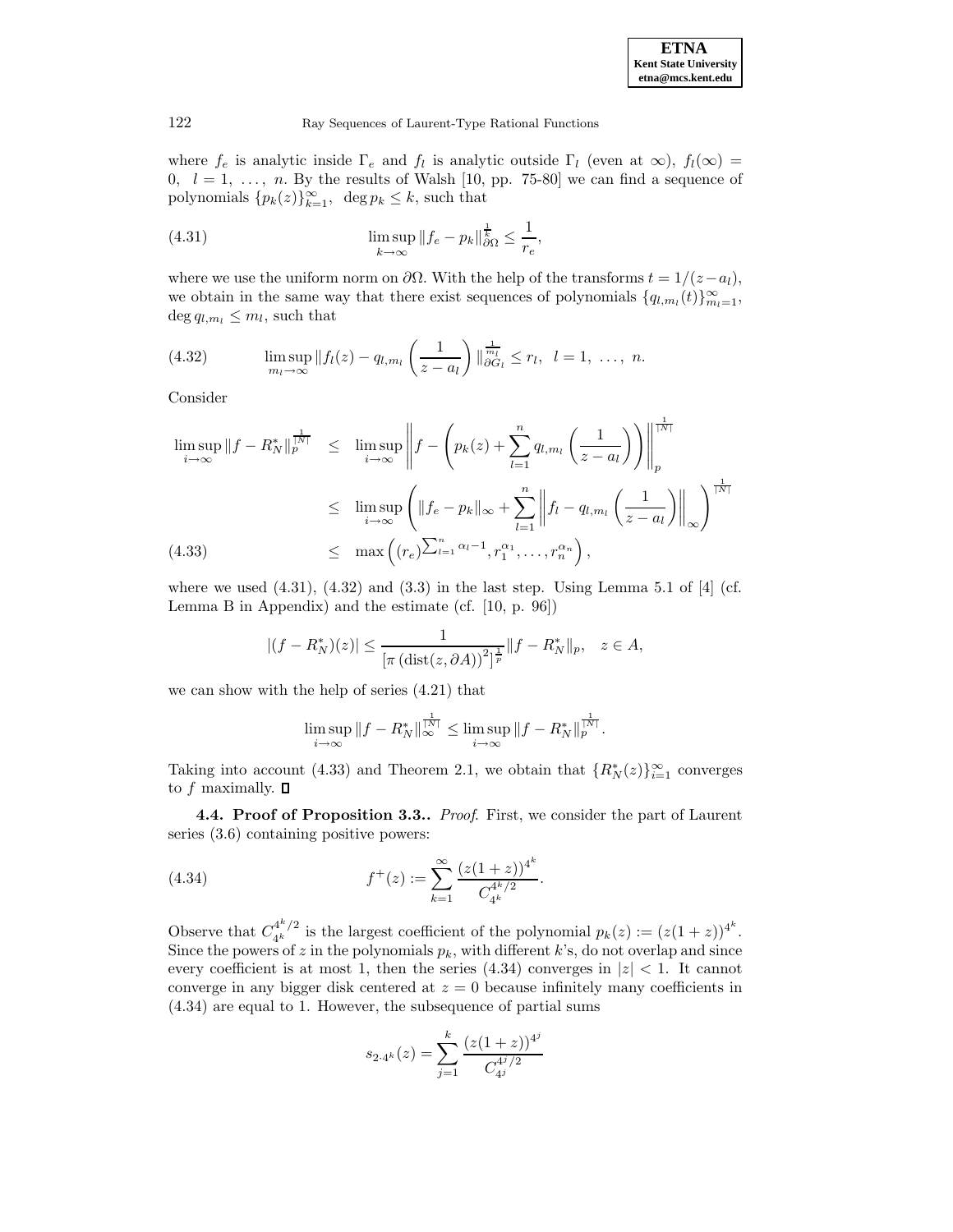I. E. Pritsker 123

of this power series is also convergent in  $|z(z + 1)| < 1$ , which contains some neighborhood of  $z = -1$ , i.e., the series is overconvergent in the sense of Ostrowski [3]. Obviously,  $s_n \equiv s_{2.4k}$  for any n such that  $2 \cdot 4^k \leq n < 4^{(k+1)}$ ,  $k = 1, 2, \ldots$ , and so the  $s_n(z)$ 's, with n in this range, also converge in some neighborhood of  $z = -1$ , as  $n \to \infty$ .

We would like to show that convergence near  $z = -1$  holds even for  $4^{k+1} \leq n \leq$  $5 \cdot 4^k$ . For this purpose, we estimate with the help of Stirling's formula:

$$
|s_n(z) - s_{2\cdot 4^k}(z)| = |\sum_{j=1}^n C_{4^{k+1}}^j z^{4^{k+1}+j}|/C_{4^{k+1}}^{2\cdot 4^k} \le
$$
  
(4.35) 
$$
4^k |z|^{5\cdot 4^k} C_{4^{k+1}}^{4^k}/C_{4^{k+1}}^{2\cdot 4^k} \le 2 \cdot 4^k |z|^{5\cdot 4^k} (16/27)^{4^k} \to 0,
$$

as  $k \to \infty$  and  $|z| < (27/16)^{1/5}$ . Thus, we have shown that the subsequence of partial sums  $s_n(z)$  for  $2 \cdot 4^k \leq n \leq 5 \cdot 4^k$ ,  $k = 1, 2, \ldots$ , converges in some neighborhood of  $z = -1$ .

Applying a similar argument to the series

(4.36) 
$$
\sum_{k=1}^{\infty} \frac{(z(1+z))^{2\cdot 4^k}}{C_{2\cdot 4^k}^{4^k}},
$$

we deduce that it is convergent in  $|z| < 1$  and that the subsequence of partial sums  $s_n(z)$  for  $4^k \leq n \leq 5 \cdot 4^k/2$ ,  $k = 1, 2, \ldots$ , converges in some neighborhood of  $z = -1$ . After the transformation  $z \to 1/(2z)$ , series (4.36) becomes the Laurent part of  $(3.6)$ . Hence, the subsequence of partial sums of the Laurent part of  $(3.6)$ , with  $4^k \leq m \leq 5 \cdot 4^k/2$ ,  $k = 1, 2, \ldots$ , converges in some neighborhood of  $z = -1/2$ .

Note that the intervals  $2.4^k \le n \le 5.4^k$ ,  $k = 1, 2, ...,$  and  $4^k \le m \le 5.4^k/2$ ,  $k =$ 1, 2, ..., cover the whole set of natural numbers with some overlap. If a subsequence  ${R_{m(i),n(i)}\}_{i\in\Lambda'}$  of the partial sums of (3.6) has zeros accumulating at  $z=-1$  and  $z = -1/2$  simultaneously, then, by Hurwitz's theorem, it must contain an infinite subsequence  $\Lambda''$  such that  $m(i)$  and  $n(i)$  for  $i \in \Lambda''$  lie outside of the corresponding intervals above. But in this case relation  $(3.7)$  cannot be satisfied.  $\square$ 

**Acknowledgement.** The author is grateful to Prof. E. B. Saff, whose constant help and encouragement have led to the completion of dissertation and this work.

**5. Appendix.** As [4] has not yet appeared, we include the statements of three results from [4], for the convenience of the readers. Theorem 5.1 corresponds to Theorem 2.2 of [4]. Lemma 5.2 is Lemma 5.1 of [4] and Lemma 5.3 is Lemma 5.2 of [4].

We continue using the notation of Section 1, and, in addition, we require that  $d_e(k) = k$  and  $d_l(m_l) = m_l, \quad l = 1, \ldots, n.$ 

THEOREM 5.1. . Suppose that the sequence  $\{R_N(z)\}_{i\in\Lambda}$  (cf. (1.1)) converges locally uniformly in A to  $f(z)(\not\equiv 0)$  and  $(1.10)$  holds.

$$
I\!f
$$

(i) 
$$
\lim_{\substack{i \to \infty \\ i \in \Lambda}} |t_k^N|^{1/k} = \frac{1}{C}
$$

and

(ii)  $\lim_{\substack{i \to \infty \\ i \in \Lambda}}$  $|s_{l,m_l}^N|^{1/m_l} = R_l, \quad l = 1,\ldots,n,$ 

then the normalized zero counting measures  $\nu_N$  for  $R_N$  satisfy